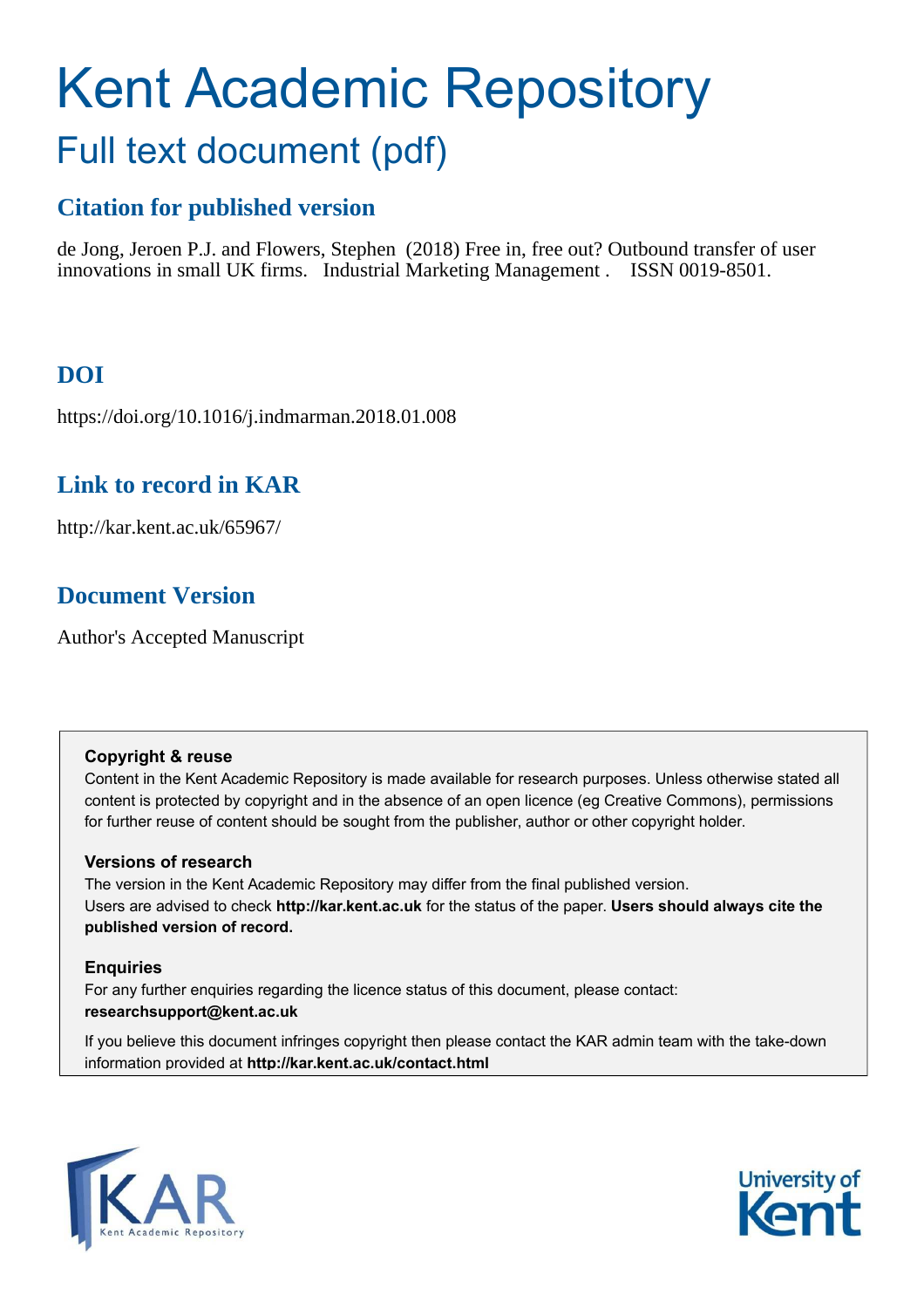## **Free in, free out?**

## **Outbound transfer of user innovations in small UK firms**

Jeroen P.J. de Jong<sup>a,\*</sup>

Stephen Flowers<sup>b</sup>

\* Corresponding author

<sup>a</sup> Utrecht University School of Economics, Kriekenpitplein 21-22, 3584 EC Utrecht, The

Netherlands. Phone + 31 30 253 9889, Email  $j.p.i.dejong@uu.nl$ 

<sup>b</sup> Kent Business School, University of Kent, United Kingdom, Phone +40 1634 888496,

Email [S.Flowers-418@kent.ac.uk](mailto:S.Flowers-418@kent.ac.uk)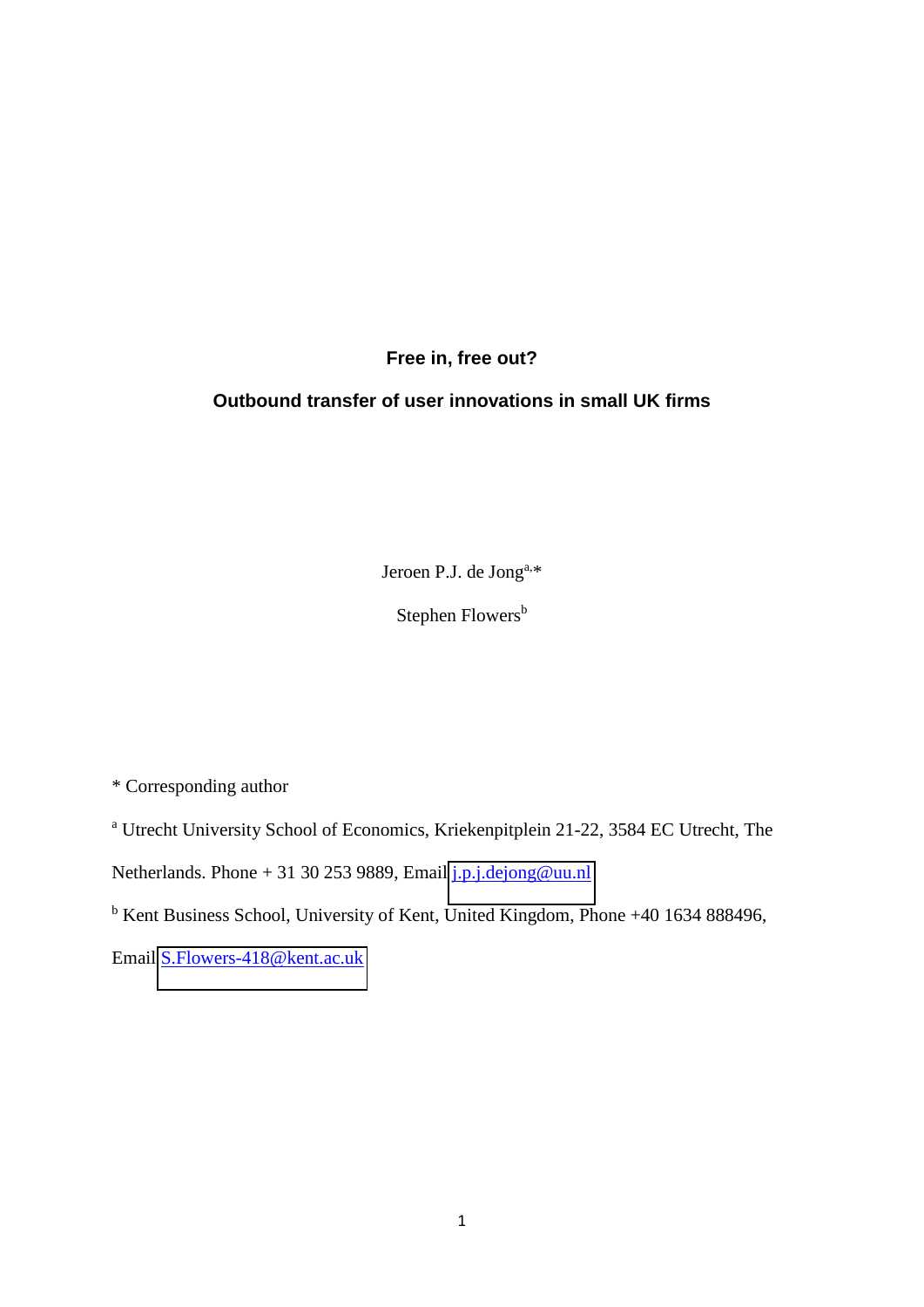- User innovations developed by small firms can sometimes become viable new products for industrial suppliers
- If small firms obtained free external inputs they are more likely to freely reveal their user innovations, while outbound-selling is less likely
- Small firms usually reveal user innovations selectively to existing network ties, for optional future benefits.
- True free revealing as observed in open-source and consumer samples is rare.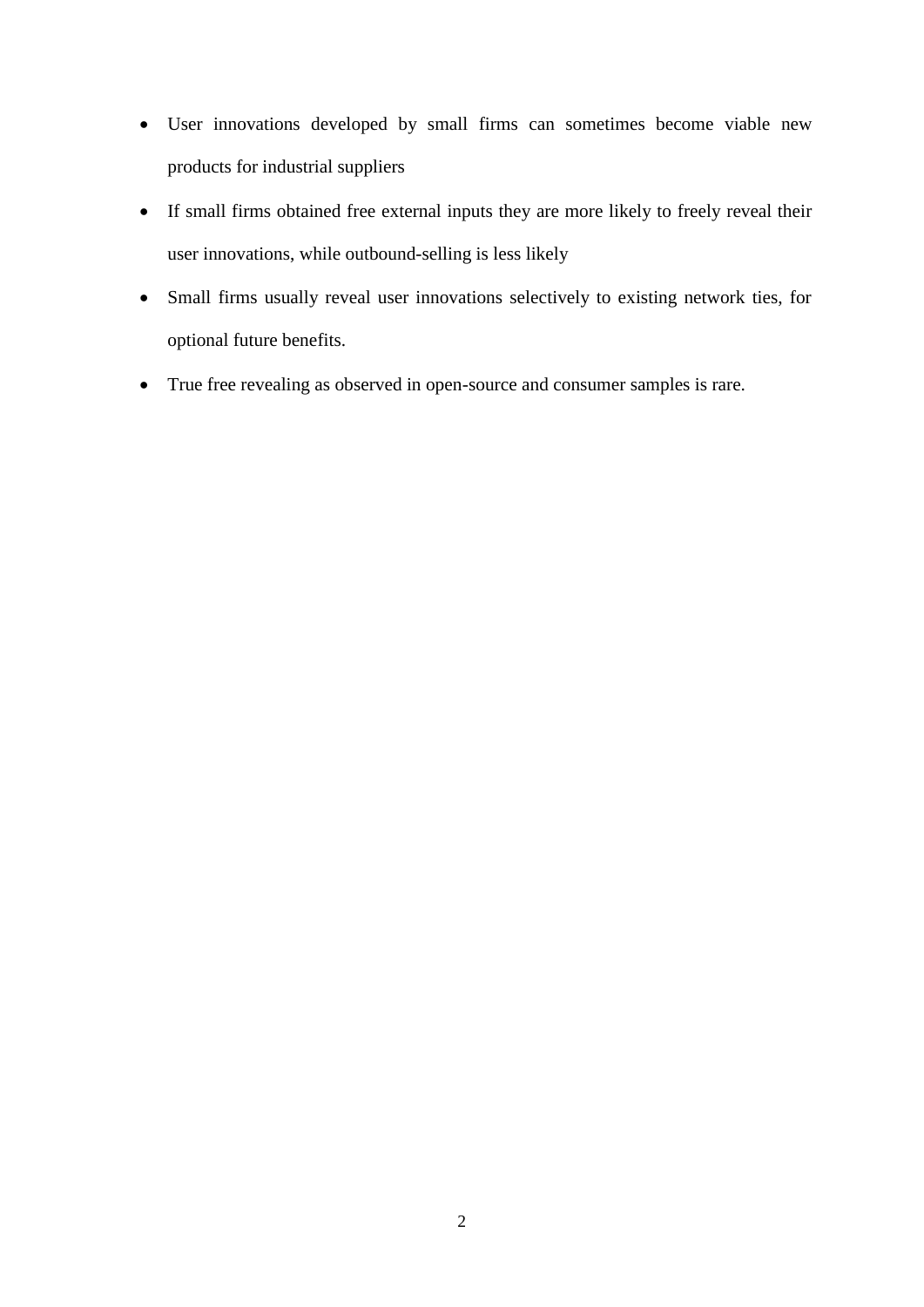#### **Free in, free out?**

#### **Outbound transfer of user innovations in small UK firms**

#### **Abstract**

Small firms develop user innovations, with some going on to become viable new industrial products - the challenge to industrial suppliers being to identify and absorb such innovations from their existing or potential customer base. In this paper we will, i) analyse which small firms are more likely to develop user innovations; ii) investigate how the outbound knowledge transfer of user innovations is related to inbound knowledge sourcing and acquisition; and iii) explore why small firms may reveal user innovations without any direct compensation. Drawing on a survey of 1,004 small firms in the United Kingdom, of which 23 revealed their user innovations, the research confirms that the incidence of this phenomenon is related to firm size and general innovation activity. However, in direct contrast to innovating consumers or open-source contributors, the revealing of locally-created innovations was shown to be selective and motivated by optional future benefits. Further, it emerged that small firms barely freely reveal at all, suggesting that further research of this phenomena in the context of small firms is required. These in-depth insights into small firm revealing behaviour are of great value to industrial suppliers who wish to draw on innovations that emerge within their existing or potential customer base.

#### **Keywords**

User innovation, small firms, diffusion, knowledge transfer, product development.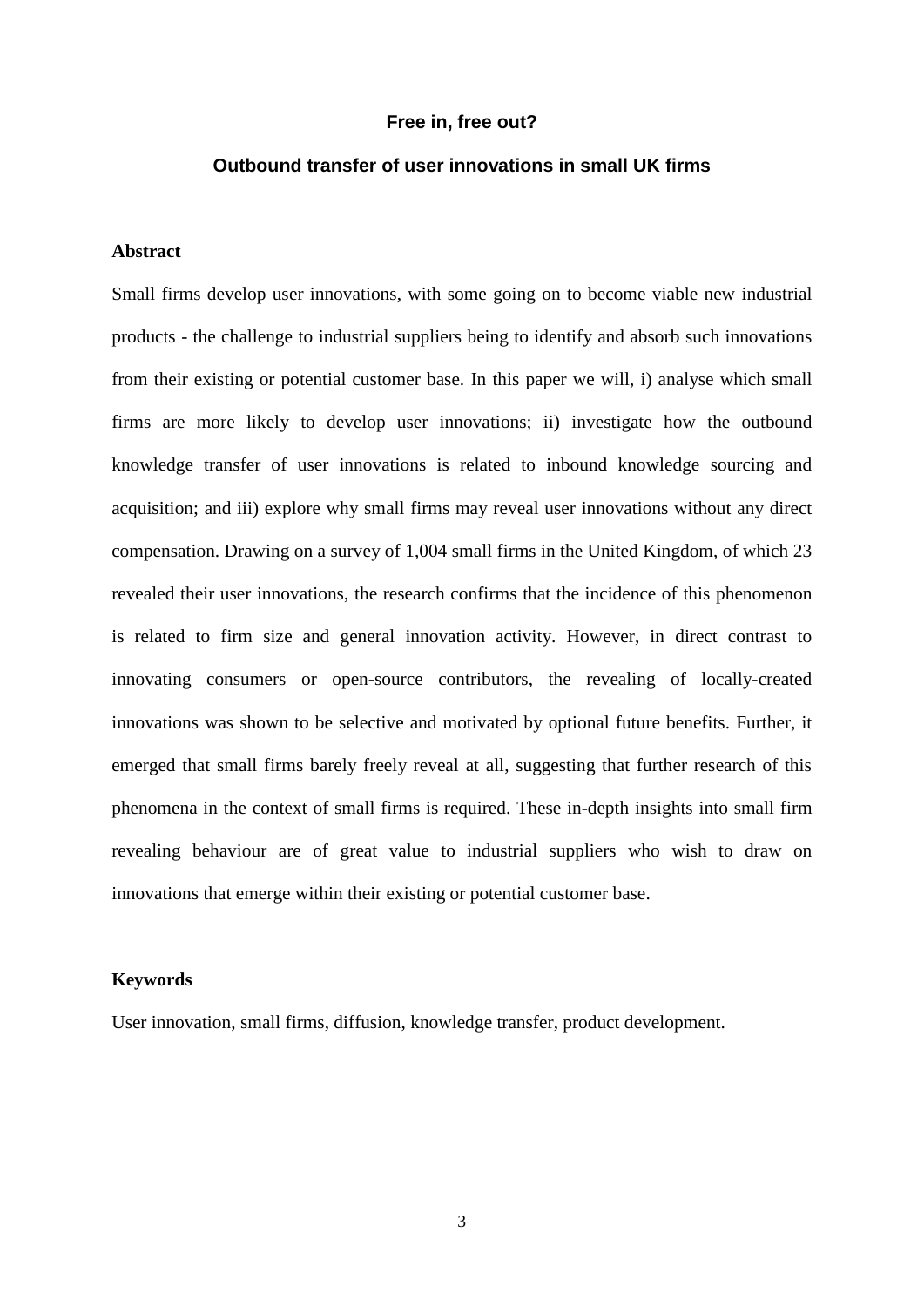#### **1. Introduction**

One of the main challenges in industrial marketing is to understand customer needs so that businesses can develop better product concepts (e.g., La Rocca, Moscatelli, Perna, & Snehota, 2016; Wiersema, 2013). Beyond voicing their needs industrial customers can play an active role in the innovation process by prototyping solutions to problems they encounter in their everyday practice – a phenomenon described as user innovation (von Hippel, 2005). If other industrial customers, or users, face similar problems these solutions can become viable new products (Foxall, 1989). Empirical studies have shown that user-prototyped solutions are preferred by other potential users and have much better market prospects compared to traditionally developed products (e.g. Fuchs & Schreier, 2010). In industrial settings, supplier firms may be able to benefit from user innovations developed by their existing or potential customer base and can go beyond co-creation product development projects with customers (Hoyer, Chandy, Dorotic, Krafft, & Singh, 2010; La Rocca et al., 2016; Prahalad & Ramaswamy, 2004). User firms can develop prototypes that can go on to be successful new products once adopted by suppliers, although research suggests that tracing and absorbing user innovations is not straightforward and relatively few will successfully diffuse to commercial suppliers (de Jong, 2016; von Hippel, 2017).

This paper will investigate the conditions in which small firms are more likely to develop user innovations and to transfer these innovations to other businesses. In order to provide industrial suppliers with more detailed understanding of where and how to locate user innovations, the paper will also explore what motivates small firms to engage in outbound transfer, an important issue in the current era of rapid technological advancement and evolving supplier-buyer relationships (La Rocca et al., 2016; Wiersema, 2013).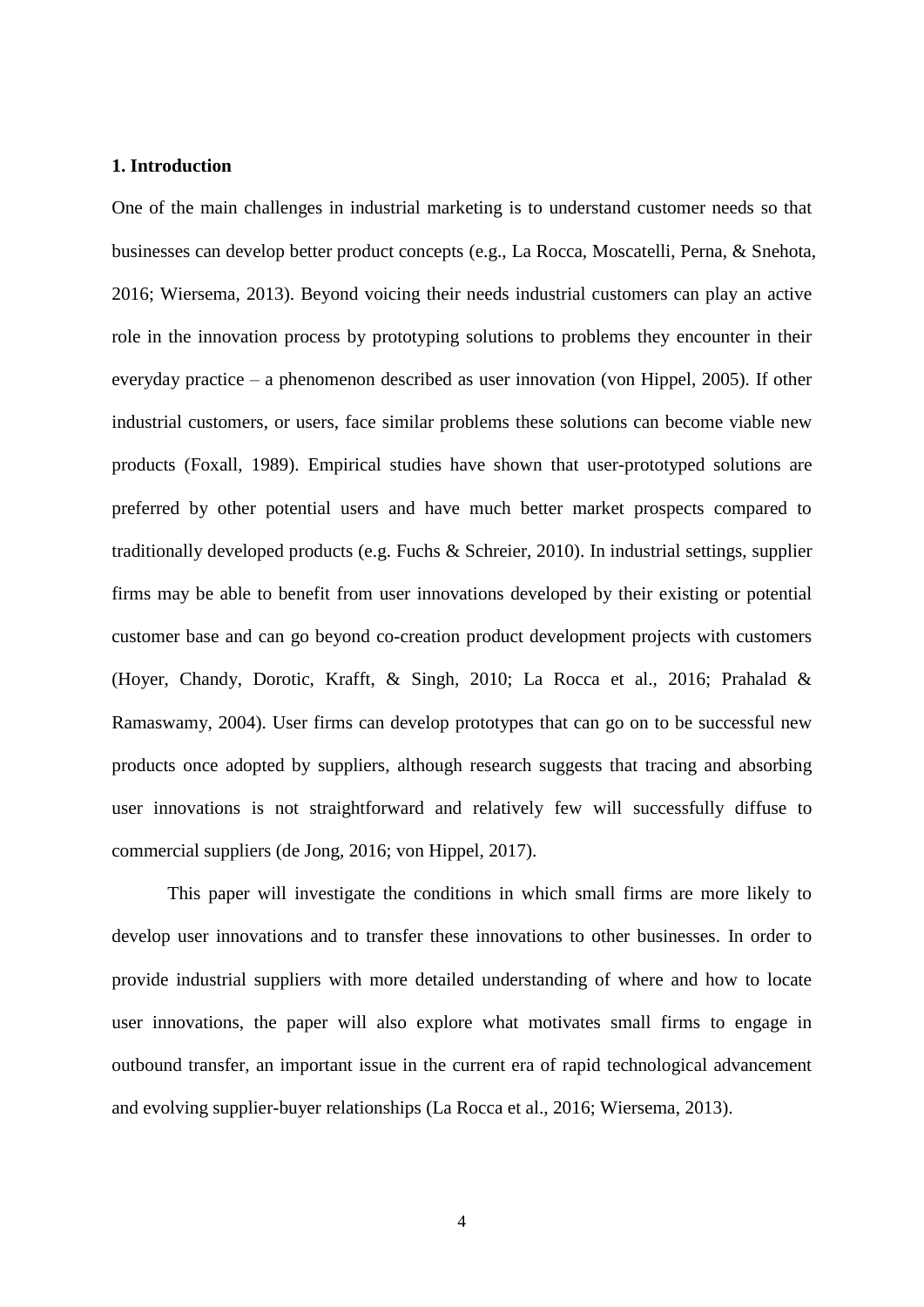The contributions of this paper are threefold. Firstly, we are concerned with the question of the circumstances in which small firms are more likely to engage in user innovation. It has been shown that firm size and overall innovative activity are positively related with the incidence of user innovation, although this was only demonstrated in samples of manufacturers (Kim & Kim, 2011) and high-tech small firms (de Jong & von Hippel, 2009). In this paper we explore if these findings generalize to a broad sample of firms that includes both services and primary sector businesses.

Secondly, we examine the conditions in which small firms are more likely to transfer user innovations to other organizations. Recent work has identified that firms are increasingly inclined to sell their innovations, and sometimes even reveal them for free (Dahlander  $\&$ Gann, 2010; West, Salter, Vanhaverbeke, & Chesbrough, 2014). The insights offered by these studies are valuable but they recognise that the relationship between outbound knowledge transfer and inbound knowledge transfer requires further empirical exploration. According to Dahlander and Gann's (2010) classification, outbound knowledge transfer can take place in two ways: by selling innovations or by revealing them without compensation. Similarly, inbound knowledge transfer can take place for compensation (acquiring) or for free (sourcing). In order to explore the interactions between these inbound and outbound behaviours, we hypothesize that if free inputs are obtained in the development process user innovations are more likely to be revealed and less likely to be sold. Building on this approach we also hypothesize that if knowledge is acquired, user innovations are more likely to be sold and not revealed.

Thirdly, we explore the conditions under which small firms tend to reveal their innovations to other organizations. Although revealing without compensation may appear to be counterintuitive, the literature suggests two alternative explanations: Firstly, that firms are calculating when revealing their user innovations and may seek longer-term economic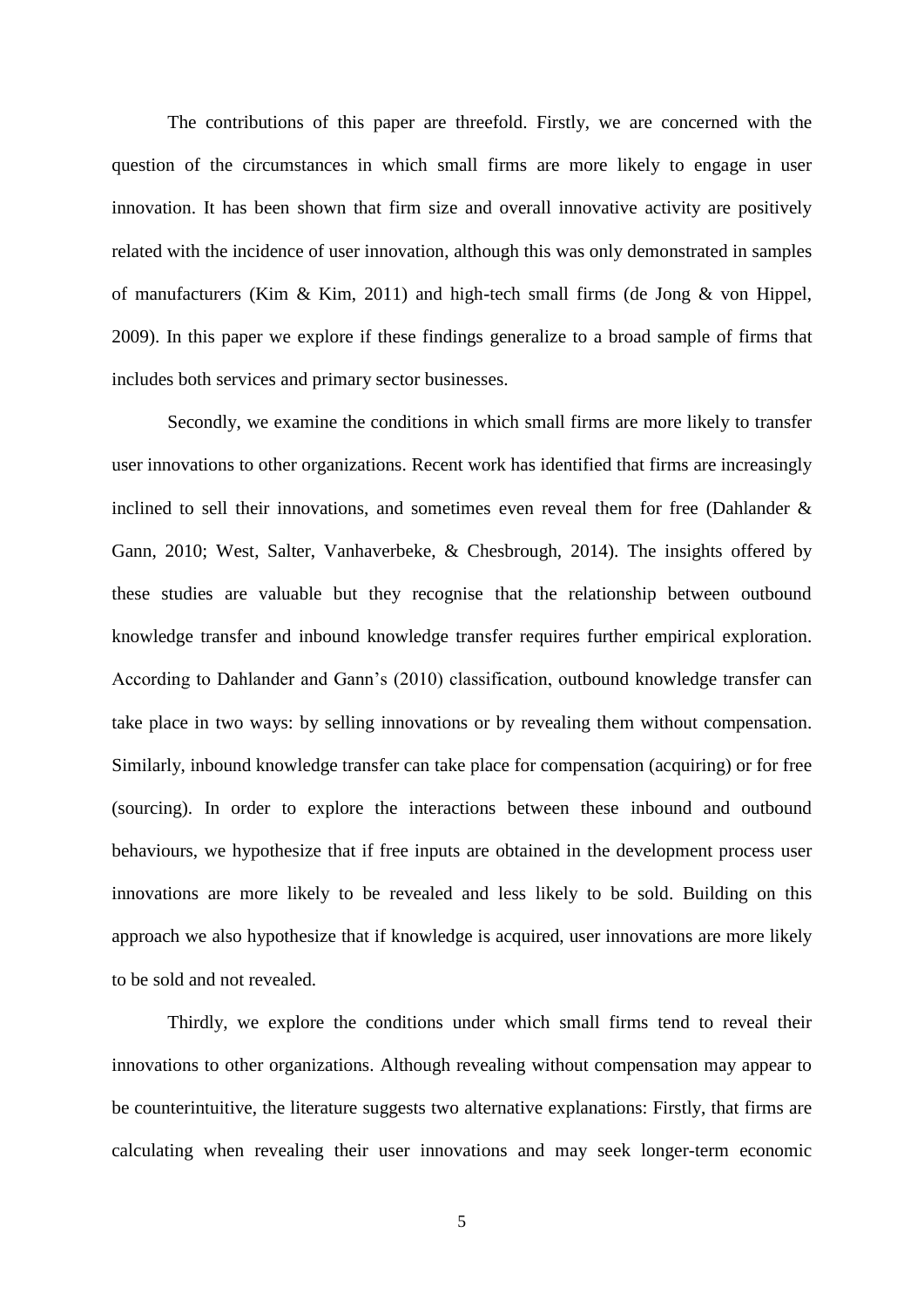benefits that are impossible to specify or demand in advance. This 'optional benefits motive' includes revealing to existing network ties, in order to develop new relationships for future benefits, or to explain an improved version of the user innovation by transferring it to an industrial supplier (e.g., Alexy, George, & Salter, 2013; de Jong & von Hippel, 2009; Murray & O'Mahoney, 2007). Revealing for possible future benefits is in line with the classical appropriation literature in which firms are expected to avoid imitation, unless there is some kind of benefit (Teece, 1986). Secondly, an alternative explanation suggests that firms may freely reveal to anyone, without expecting a return. This 'free sharing motive' includes revealing for altruism, to follow industry norms, or for a better general reputation (e.g., Allen, 1983, Henkel, Schöberl, & Alexy, 2014). In order to inform industrial suppliers looking for user innovations in their customer base and to contribute to the emerging debate on revealing innovations (e.g. West et al., 2014) we explore if small firms are driven by optional benefits and/or free sharing.

These hypotheses were tested with the results of a survey of 1,004 small firms in the United Kingdom and by analysing 23 cases in which small firms revealed their user innovations. The empirical context of this study is explored in more detail below, with the next section outlining the relevant theoretical background and explaining the development of our hypotheses.

#### **2. Theory and hypotheses**

In this section we will develop our hypotheses regarding the incidence of user innovation among firms, the interactions between outbound and inbound knowledge transfer, and firms' motives to reveal their innovations.

6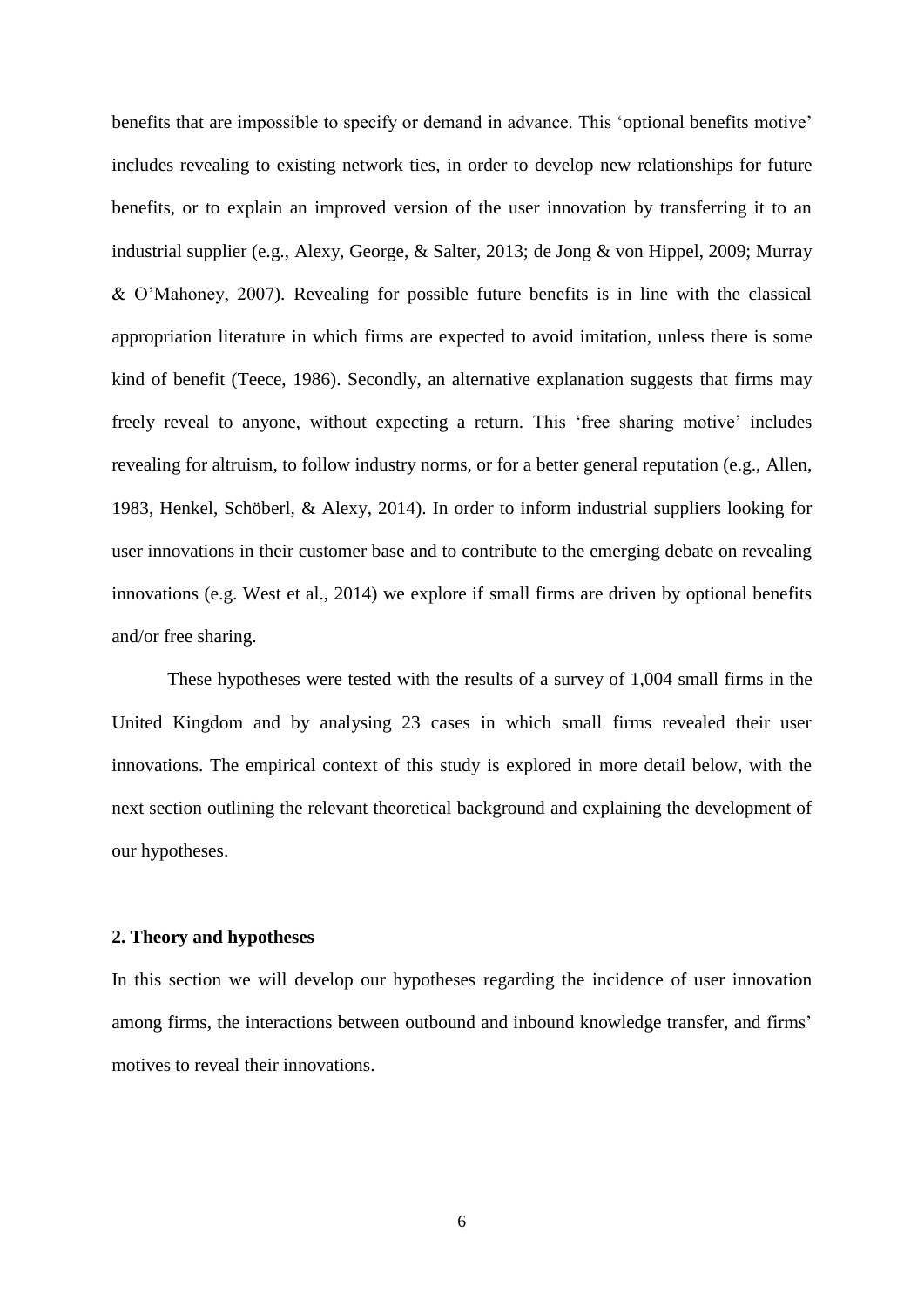#### 2.1 Incidence of user innovation

Early studies of user innovation focused on the importance of users as a source of innovation for specific industrial product types such as printed circuit CAD software (Urban & von Hippel, 1988) or pipe hanger hardware (Herstatt & von Hippel, 1992). More recently survey methods have been developed that enable the identification of user innovations in broader samples – these methods have been successfully applied to firm (e.g., de Jong  $\&$  von Hippel, 2009; Kuusisto & Kuusisto, 2013) and consumer samples (e.g., von Hippel, de Jong, & Flowers, 2012). The studies, summarized by de Jong (2016), show that user innovation is a widespread empirical phenomenon present in all parts of the economy, with estimates of user innovation frequency ranging from 18 to 54 percent.

Our first hypothesis explores the association between firm size and the presence of user innovation activity. Larger firms are often more process-intensive and, as a result, tend to be more commonly confronted with process challenges requiring innovative solutions, with returns to investments in this area (as compared to product-related investments) being generally better for such firms (Cohen & Klepper, 1996). It is important to recognise, however, that all user innovations will not necessarily be process innovations and all process innovations will not necessarily be user innovations. For example, when a firm innovates within its processes it may simply be adopting technologies developed by other organizations (OECD/Eurostat, 2005), while user innovations can themselves include new forms of organization and marketing (von Hippel, 2005). Industrial suppliers typically focus on markets with sufficient potential users to justify their innovation investments, with this strategy of 'few sizes fit all' leaving many users dissatisfied with the commercial products on offer (von Hippel, 2005) and providing a potential driver for innovative activity by users. Since most businesses tend to be small (e.g., in most economies firms with less than 10 employees represent over 90% of the business population), it is arguable that the larger the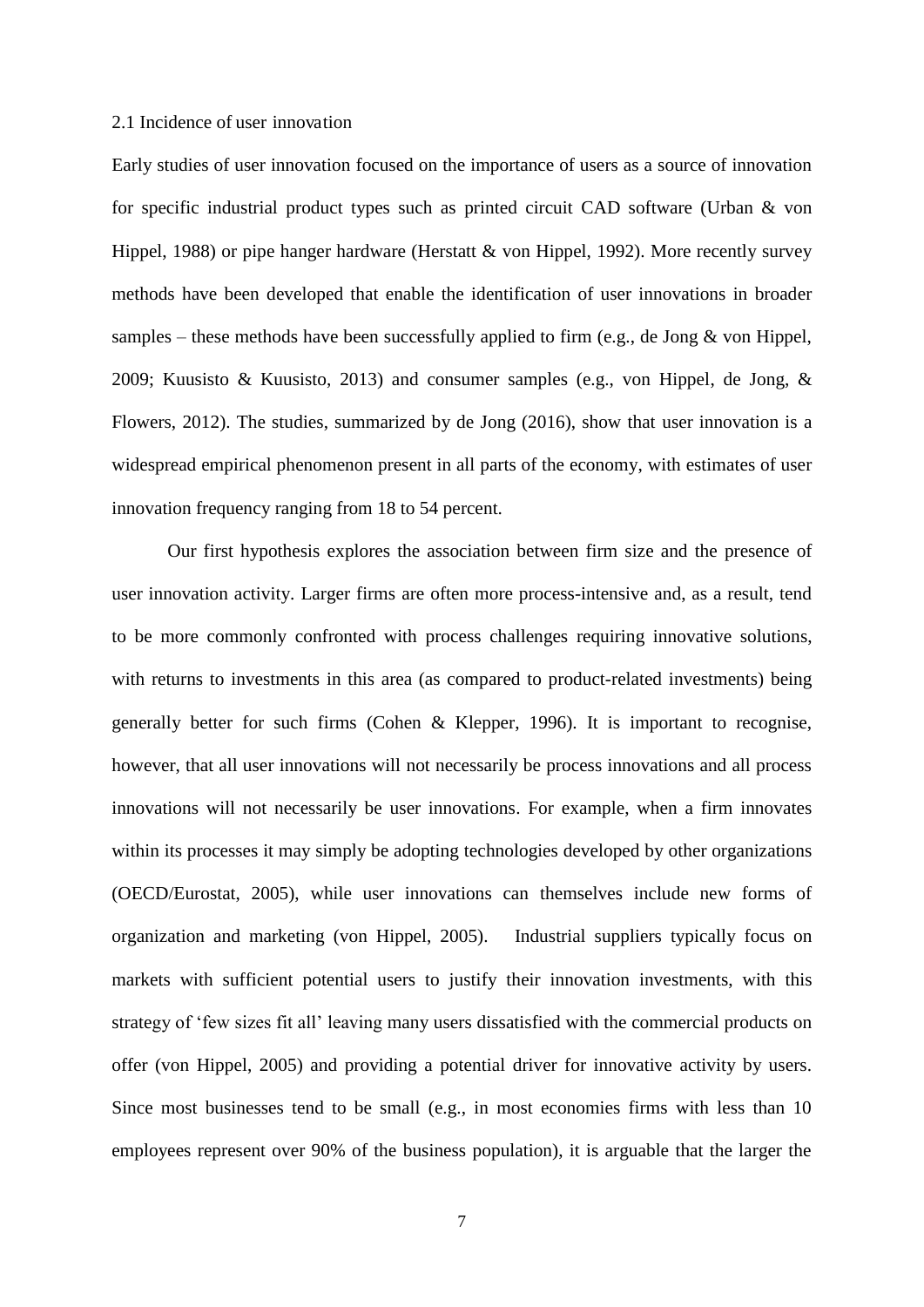firm, the less likely it is to find commercial suppliers who have already developed a solution to their unique internal processes.

Past studies have demonstrated that user innovation tends to be positively associated with firm size in samples of high-tech firms (de Jong & von Hippel, 2009) and manufacturers (Kim & Kim, 2011). We here seek to explore if this finding can be replicated in a broad sample of small firms that also includes the service and primary sector:

H1: The larger the firm, the more likely it is to engage in user innovation.

Developing this same theme, we would expect that a firm's general innovation ability to be associated with user innovation. The user innovation literature suggests two ingredients for user innovation: the knowledge concerning unsatisfied needs, and the knowledge required develop a solution to these needs. Von Hippel (2005) explains that users have the advantage of knowing precisely what they want (perfect need-related knowledge), which is often not the case for industrial suppliers. In contrast, the knowledge bases of industrial suppliers will tend to focus on design and market innovations – they will have better solution-related knowledge to satisfy a need once it has been identified.

The association between a firm's general innovation ability and user innovation has been identified in several studies. For example, a study of Korean manufacturers reported a positive association between firms' innovative activity and user innovation (Kim & Kim, 2011) and in a study of Dutch high-tech firms a high share (54%) of user innovators was found (de Jong  $\&$  von Hippel, 2009). In line with our reasoning, the authors propose that this was the result of a combination of unique internal process-related needs and the firms' high ability to develop solutions. In this study we aim to explore if this can be replicated in a broad sample of small firms:

H2: The higher a firm's general innovation ability, the more likely it is to engage in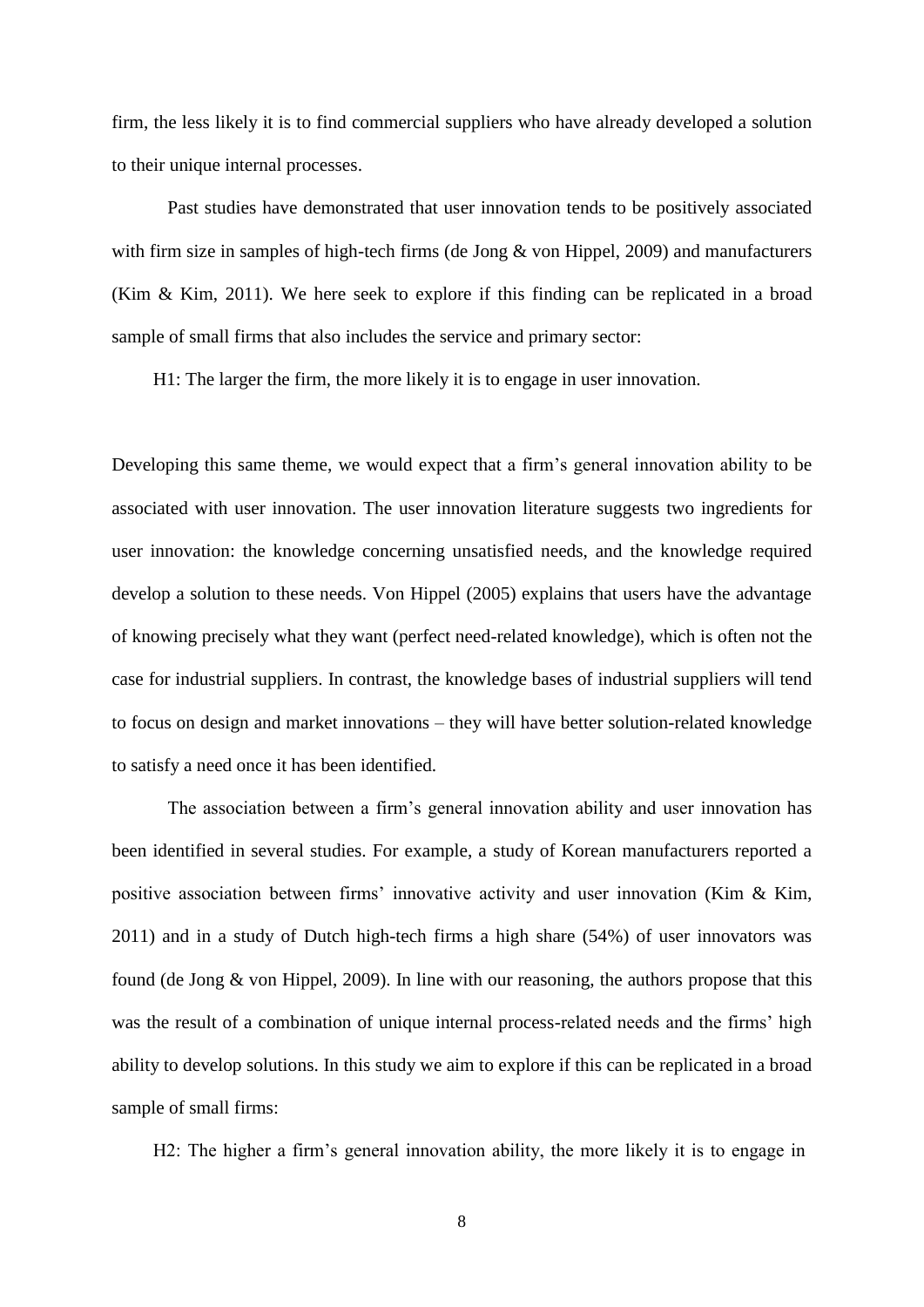user innovation.

#### 2.2 Outbound transfer of user innovations

The work of Dahlander and Gann (2010) proposes that firms may sell or reveal innovations, with selling implying that knowledge is transferred to other organizations for direct compensation (e.g., money, license, royalty) and revealing that firms transfer their knowledge without expecting any direct return. The latter strategy may be opportune for a range of reasons including reputational gain, development of social capital, and standard setting processes (e.g., Alexy et al., 2013; Allen, 1983; de Jong & von Hippel, 2009; West et al., 2014). In order to develop a more nuanced theoretical understanding of revealing we will examine how the selling and revealing of user innovations varies in the context of the two inbound knowledge practices identified by Dahlander and Gann (2010): acquiring knowledge (for money or other kinds of compensation, that is, pecuniary inputs) and sourcing (free external inputs to the innovation process, also known as non-pecuniary inputs).

This provides the foundation for the development of our third hypothesis that examines the relationship between free external inputs ('sourcing') and revealing behaviours. We argue that when being in receipt of free external inputs the user firm needs to undertake outbound knowledge sharing efforts with those actors who contributed to the innovation process. Free external inputs also diminish innovation costs so that revealing may be considered less problematic (Harhoff, Henkel, & von Hippel, 2003). The decision to reveal is also likely to be positively influenced by the everyday psychological mechanisms of reciprocity and consistency (Cialdini, 2001). As a result, we argue that if a business owner/decision-maker obtains free inputs, s/he will more likely refrain from claiming ownership and engage in the same behaviour by sharing the derivatives of their free inputs, compared to someone who acquired external inputs for money. Finally, with free external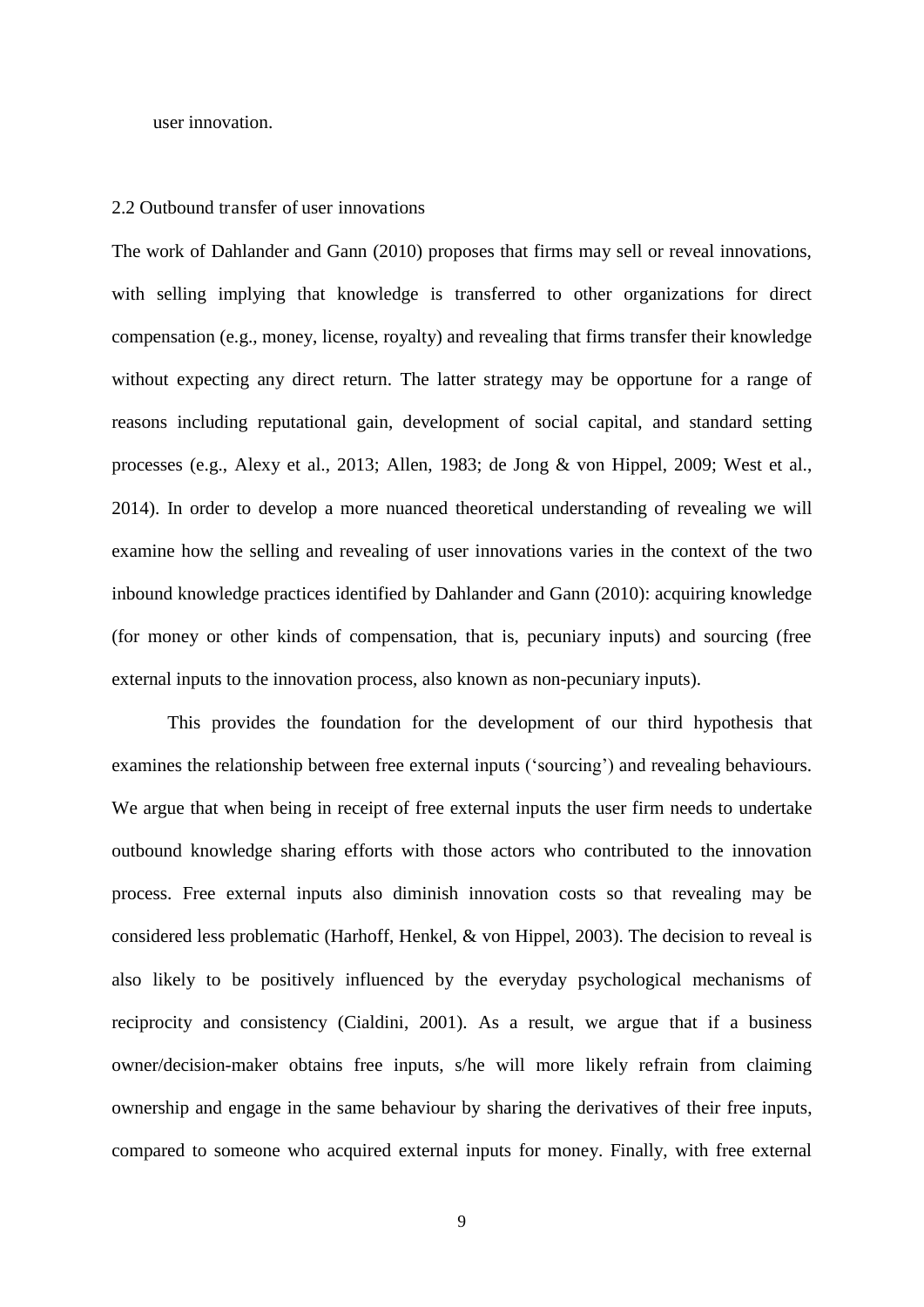inputs it is also less likely that the intellectual property rights can be claimed as other organizations will have related or overlapping knowledge, so that patents are less viable (Hall, Helmers, Rogers, & Sena, 2012). In this context outbound transfer by selling user innovations is less likely and we hypothesize:

H3: If a firm sourced non-pecuniary external inputs to develop a user innovation, it is (a) more likely to reveal, and (b) less likely to sell its innovation-related knowledge to other organizations.

Our fourth hypothesis is that in the presence of pecuniary external inputs ('acquiring'), outbound transfer by selling user innovations will increase, while revealing at no cost decreases. Paid external contributions generally imply higher innovation investments, a factor that is positively related to firms' willingness to appropriate (Cohen, Nelson, & Walsh, 2000). Further, since some form of compensation will have been paid to an external contributor, the innovating firm will be more likely to claim ownership and feel entitled to charge others who may benefit, as compared to a firm who obtained external knowledge for free. At the same time free revealing would be less likely for reasons of consistency ('We paid, so they should pay'), and the user firm is not likely to be hindered by norms of reciprocity (Cialdini, 2001). As a result we hypothesize:

H4: If a firm acquired pecuniary outside help to develop a user innovation, it is (a) more likely to sell, and (b) less likely to freely reveal its innovation-related knowledge to other organizations.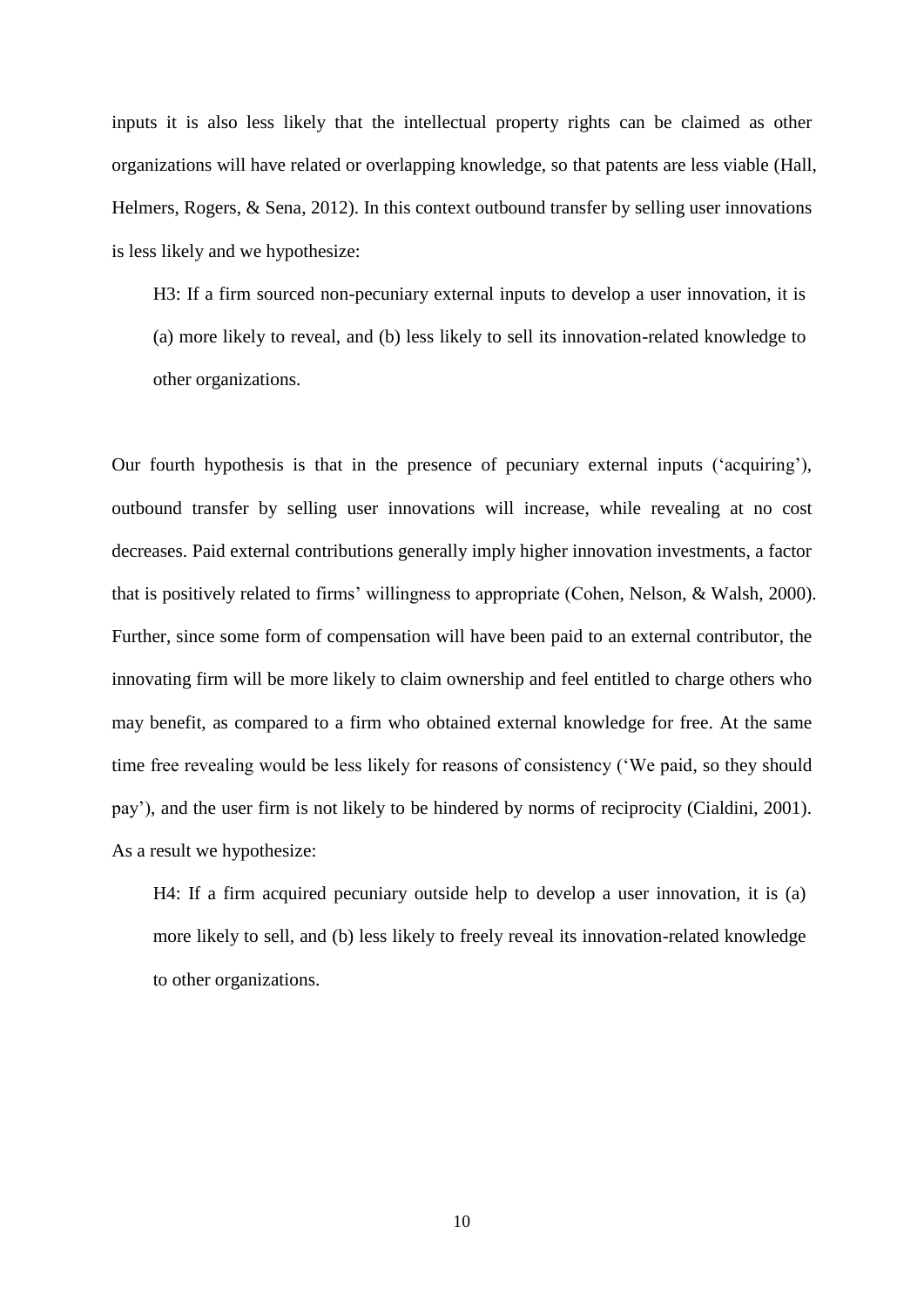#### 2.3 Motives to reveal

Beyond the interactions with inbound knowledge transfer, we seek to explore why small firms reveal their user innovations. Previous studies have suggested a range of motives, from which we identified two key reasons to reveal: 'optional benefits' and 'free sharing'.

'Optional benefits' revealing is in line with the classical innovation literature which suggests that firms should protect their innovations and avoid the situation in which others can take advantage of their work (Cohen et al., 2000; Teece, 1986). Thus, user innovations will be shared only if the firm is compensated – for example, a fee, license or other direct benefit. In practice, however, it is likely that in the absence of an obvious and substantial market demand direct benefits can be hard to obtain. As a result, we suggest that in such instances a small firm may decide to reveal their innovation for optional, future benefits. For example, they may share their innovation in existing networks to maintain or strengthen relationships. Social networking studies show that firms may harvest such benefits as a later date, although this is impossible to specify or require in advance (Kim & Aldrich, 2005).

The presence of optional benefits may also explain why firms may reveal user innovations to existing network ties (de Jong & von Hippel, 2009; Kuusisto & Kuusisto, 2013). Optional benefits can also include revealing to develop new relationships or to evoke new collaborations (Alexy et al., 2013), to obtain a potential better version of the user innovation from a commercial supplier (Murray & O'Mahoney, 2007), or to influence standard setting processes (Alexy et al., 2013; Henkel, 2009). Optional benefits revealing will by its very nature be selective as firms would tend not to broadly reveal their user innovations.

In contrast, 'free sharing' represents a different kind of motive, not driven by direct benefits and includes revealing for altruism (Harhoff et al., 2003; Hars & Ou, 2002), to follow industry norms as observed in collective invention processes (Allen, 1983, Nuvolari, 2004), or for the good feeling obtained from reputational advancement (e.g., Henkel et al.,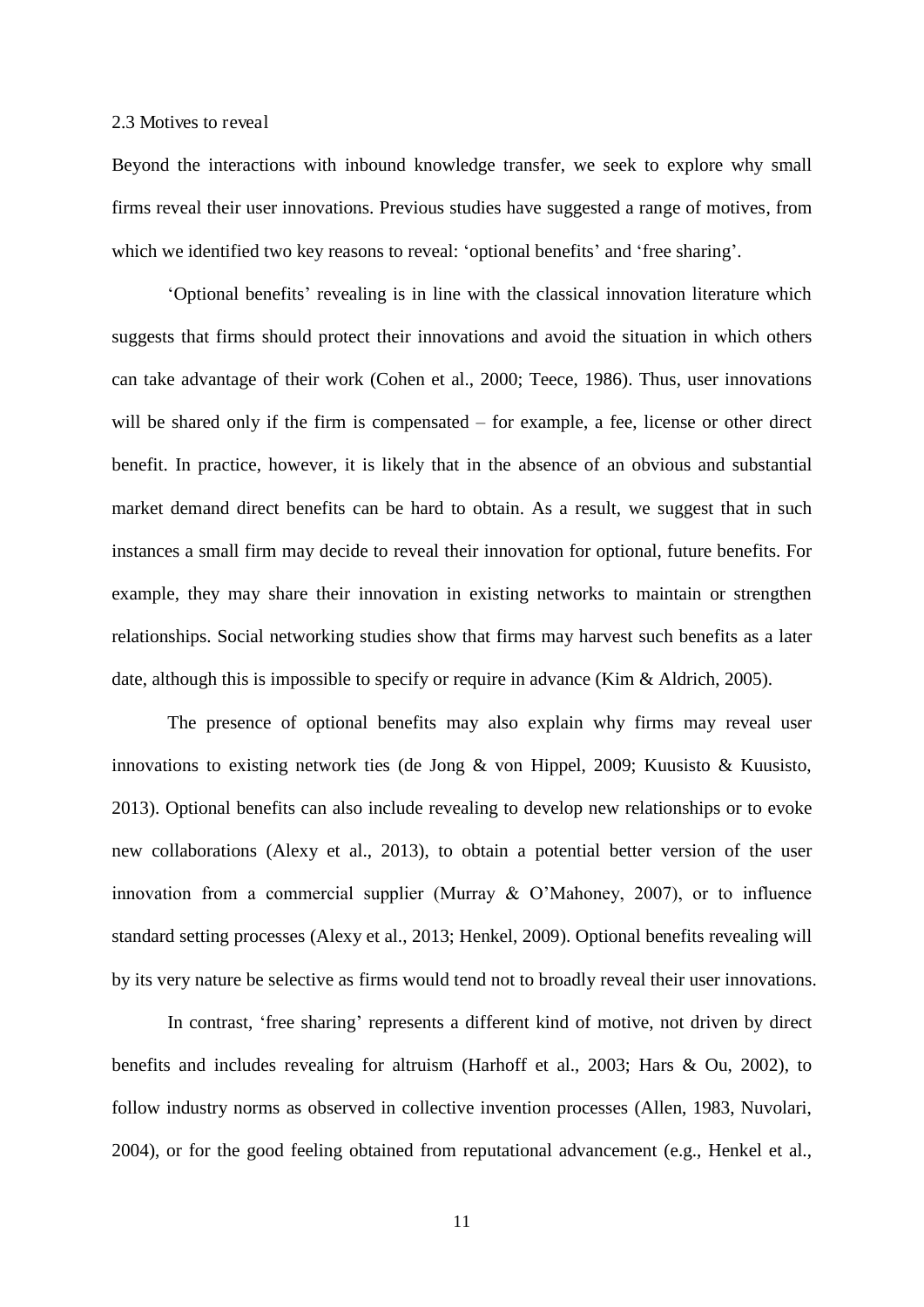2014). This form of motivation is described in the user and open-source innovation literatures (e.g. von Hippel, 2005; 2017) and has been frequently documented in samples of contributors to open-source projects (e.g. Hars & Ou, 2002; Lakhani & Wolf, 2005), individual end consumers (de Jong, von Hippel, Gault, Kuusisto, & Raasch, 2015), and it has also been encountered in samples of employees in organizations (Henkel, 2009; von Hippel, 1987). In contrast to optional benefits, free revealing can occur with any external organization or other actor.

In this paper we explore what motivates small firms to reveal their innovations in order to contribute to the emerging debate on revealing by commercial organizations (e.g. West et al., 2014). This research is also intended to inform our recommendations to industrial suppliers seeking to identify and absorb user innovations and, as a result, we formulate the following research question:

RQ: Why do small firms reveal their user innovations to other organizations?

#### **3. Data**

#### 3.1 Sample and data collection

We used a dataset that had been collected on behalf of NESTA, an innovation charity in the United Kingdom, to measure the frequency of product creation by users with the aim of developing better innovation statistics (Flowers, von Hippel, de Jong, & Sinozic, 2010). The dataset is formed of responses from 1,004 firms collected using a telephone survey with the data providing the basis for the testing of the hypotheses outlined above. An initial, gross sample of 5,678 firms had been drawn from the Dun & Bradstreet database and 2,311 firms could not be reached for various reasons (duplicate addresses, vanished businesses, no answer after five attempts, etc). Out of the net sample of 3,367 contacted firms, 1,004 participated, a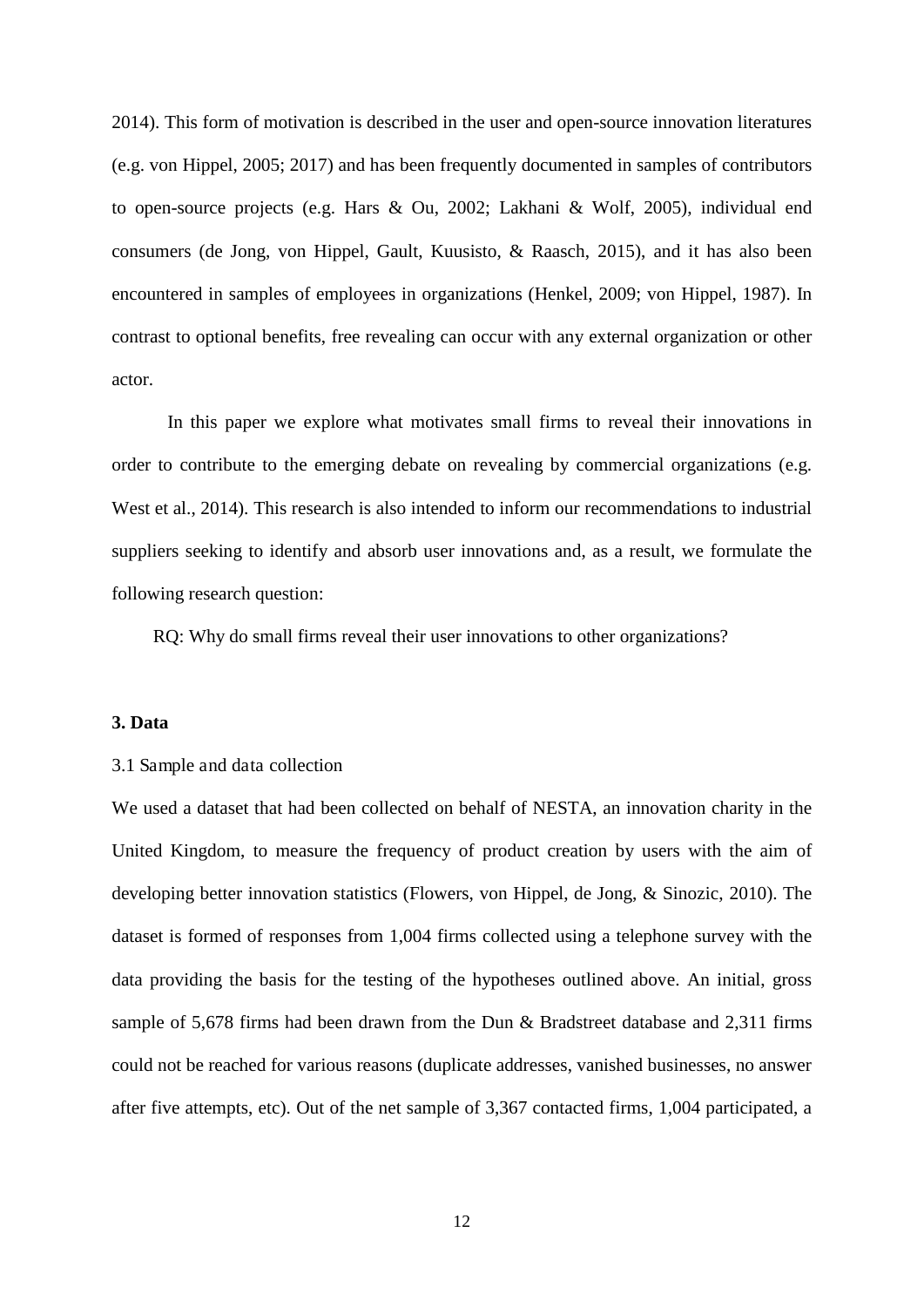response rate of 30% (or 18% of the initial gross sample). All respondents were business owners or general managers.

The sample contained firms with 10 to 250 employees in a broad sample of services and primary sector industries (Table 1). As the original survey explored the differences between user innovation and traditional innovation indicators, micro-businesses (<10 employees) were not included, as is the case with the UK Community Innovation Survey (Robson & Achur, 2013). Firms with more than 250 employees had also been excluded as there are comparatively few of them and they are relatively difficult to contact.

| Table 1. Characteristics of UK small firms, sample and respondents |                                                |               |             |             |  |  |  |  |
|--------------------------------------------------------------------|------------------------------------------------|---------------|-------------|-------------|--|--|--|--|
| Industry type                                                      | SIC 2007 codes:                                | Population    | Net sample  | Respondents |  |  |  |  |
|                                                                    |                                                | $(N=290,396)$ | $(n=3,367)$ | $(n=1,004)$ |  |  |  |  |
| Manufacturing:                                                     |                                                |               |             |             |  |  |  |  |
| Aerospace and automotive                                           | $(29 + 30.3 \text{ to } 30.9 + 33.16 + 33.17)$ | $0.6\%$       | 7.7%        | 6.7%        |  |  |  |  |
| Other manufacturing                                                | 10 to 33 (but not $29 + 30.3$ to 30.9          | 19.4%         | 6.1%        | 6.8%        |  |  |  |  |
|                                                                    | $+33.16 + 33.17 + 58 + 59$                     |               |             |             |  |  |  |  |
| Services:                                                          |                                                |               |             |             |  |  |  |  |
| Wholesale trade                                                    | 46                                             | 6.6%          | 5.7%        | 6.9%        |  |  |  |  |
| Retail trade and personal<br>services                              | $47 + 95 + 96$                                 | 12.0%         | 6.0%        | 6.7%        |  |  |  |  |
| Hotels and restaurants                                             | $55 + 56$                                      | 12.5%         | 4.2%        | 6.7%        |  |  |  |  |
| Transport and communication                                        | 49 to $53 + 60 + 61$                           | 8.1%          | 6.8%        | 6.7%        |  |  |  |  |
| Financial services                                                 | 64 to 66                                       | 2.7%          | 9.9%        | 6.7%        |  |  |  |  |
| Sofware and IT services                                            | $62 + 63$                                      | 3.2%          | 6.4%        | 6.6%        |  |  |  |  |
| Legal, consultancy and                                             | $69 + 70$                                      | 5.1%          | 7.3%        | 6.7%        |  |  |  |  |
| accounting                                                         |                                                |               |             |             |  |  |  |  |
| Architecture and design                                            | $71 + 72$                                      | 7.3%          | 6.4%        | 6.7%        |  |  |  |  |
| Other business services                                            | $68 + 73 + 74 + 77$ to 82                      | 10.5%         | 6.6%        | 6.7%        |  |  |  |  |
| Other:                                                             |                                                |               |             |             |  |  |  |  |
| Mining and quarrying                                               | $05$ to $09$                                   | 0.3%          | 6.5%        | 6.7%        |  |  |  |  |
| Agriculture and fishing                                            | 01 to 03                                       | 1.3%          | 7.2%        | 6.7%        |  |  |  |  |
| Energy production                                                  | $35 + 36$                                      | 0.3%          | 5.4%        | 6.4%        |  |  |  |  |
| Construction                                                       | 41 to 43                                       | 10.2%         | 7.8%        | 6.7%        |  |  |  |  |
|                                                                    |                                                | 100%          | 100%        | 100%        |  |  |  |  |
| Size class:                                                        |                                                |               |             |             |  |  |  |  |
| 10-49 employees                                                    |                                                | 81.5%         | 50.5%       | 61.5%       |  |  |  |  |
| 50-249 employees                                                   |                                                | 18.5%         | 49.5%       | 38.5%       |  |  |  |  |
|                                                                    |                                                | 100%          | 100%        | 100%        |  |  |  |  |

Note: Population statistics for the year 2010 obtained from the UK Office of National Statistics.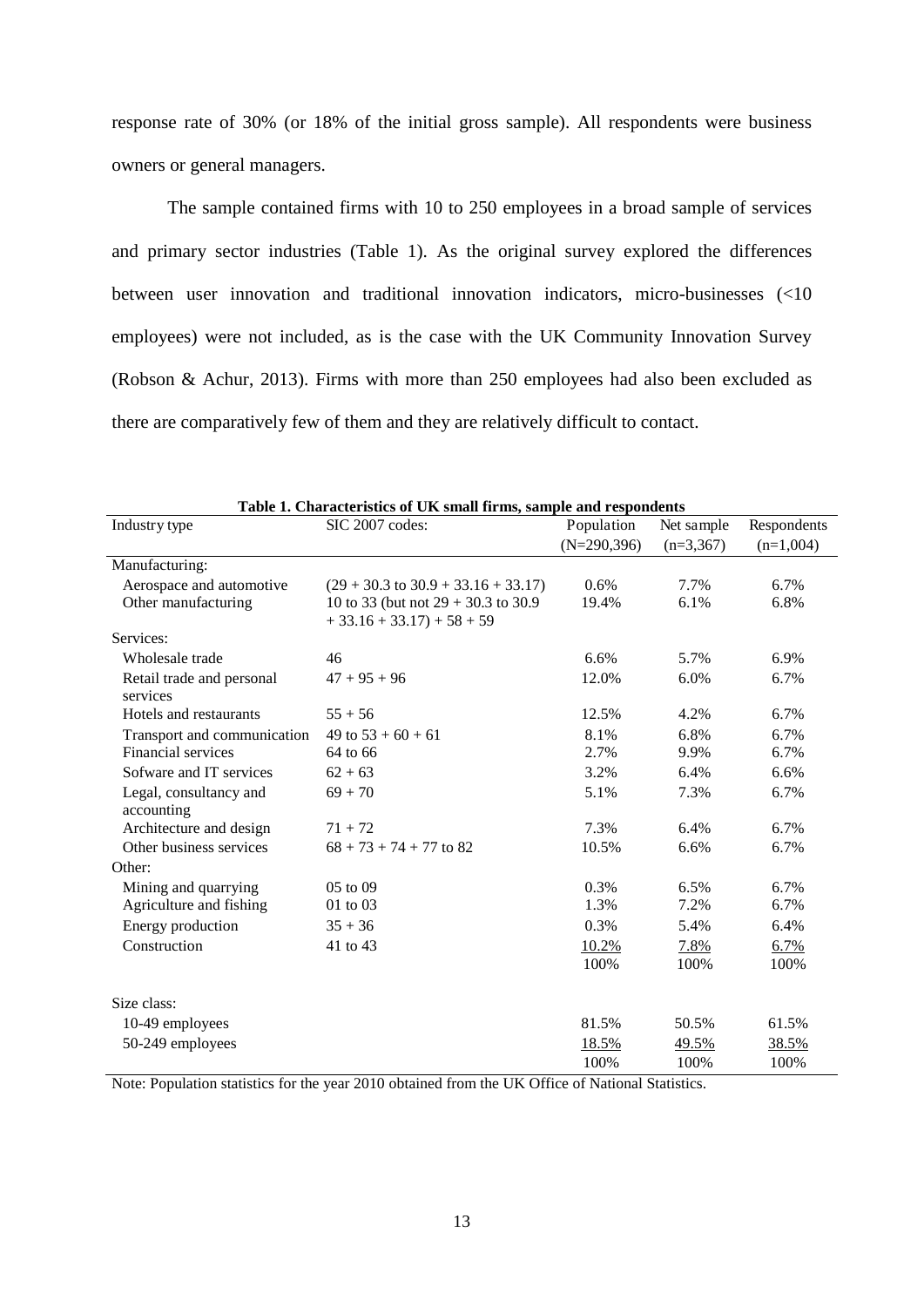As the commissioner of the survey was interested in comparing various industry types and size classes, the sample had been disproportionally stratified. Firms with 50-249 employees were over-sampled, as were respective industry types. Moreover, statistical  $\chi^2$ -tests showed that responses had been slightly selective. Financial services firms had been less likely to participate, while hotels and restaurants and firms with 10-49 employees had responded relatively well. To obtain representative estimates for the whole population, we corrected for sampling and selection bias by computing weights for all responding firms. For this purpose UK's Office of National Statistics provided a table which broke down the population of UK firms across industry types and size classes. We present weighted results, but all findings are maintained with unweighted data (available on request).

#### 3.2 Screening of user innovations

To identify if firms were user innovators, the survey contained a screening procedure that had previously been tested in a sample of high-tech firms (de Jong & von Hippel, 2009). This screening procedure has since become a standard approach in the measurement of user innovation in samples of firms (e.g. Kuusisto & Kuusisto, 2013) and consumers (e.g., von Hippel, de Jong, & Flowers, 2012). To trigger recall the survey offered specific cues and respondents were asked for software and hardware, the latter cue being defined further as machinery, equipment, tools or other devices. Moreover, for each cue respondents were asked for modifications or existing software/hardware, and creations from scratch. Thus, respondents had the opportunity to report up to four user innovations and were asked to indicate if, in the past three years, they had undertaken any of the four types of user innovation (software modification, software creation, hardware modification, hardware creation). If the answer was 'yes' they were asked to confirm whether they had developed the innovation for a personal, internal need, this question helping to exclude regular product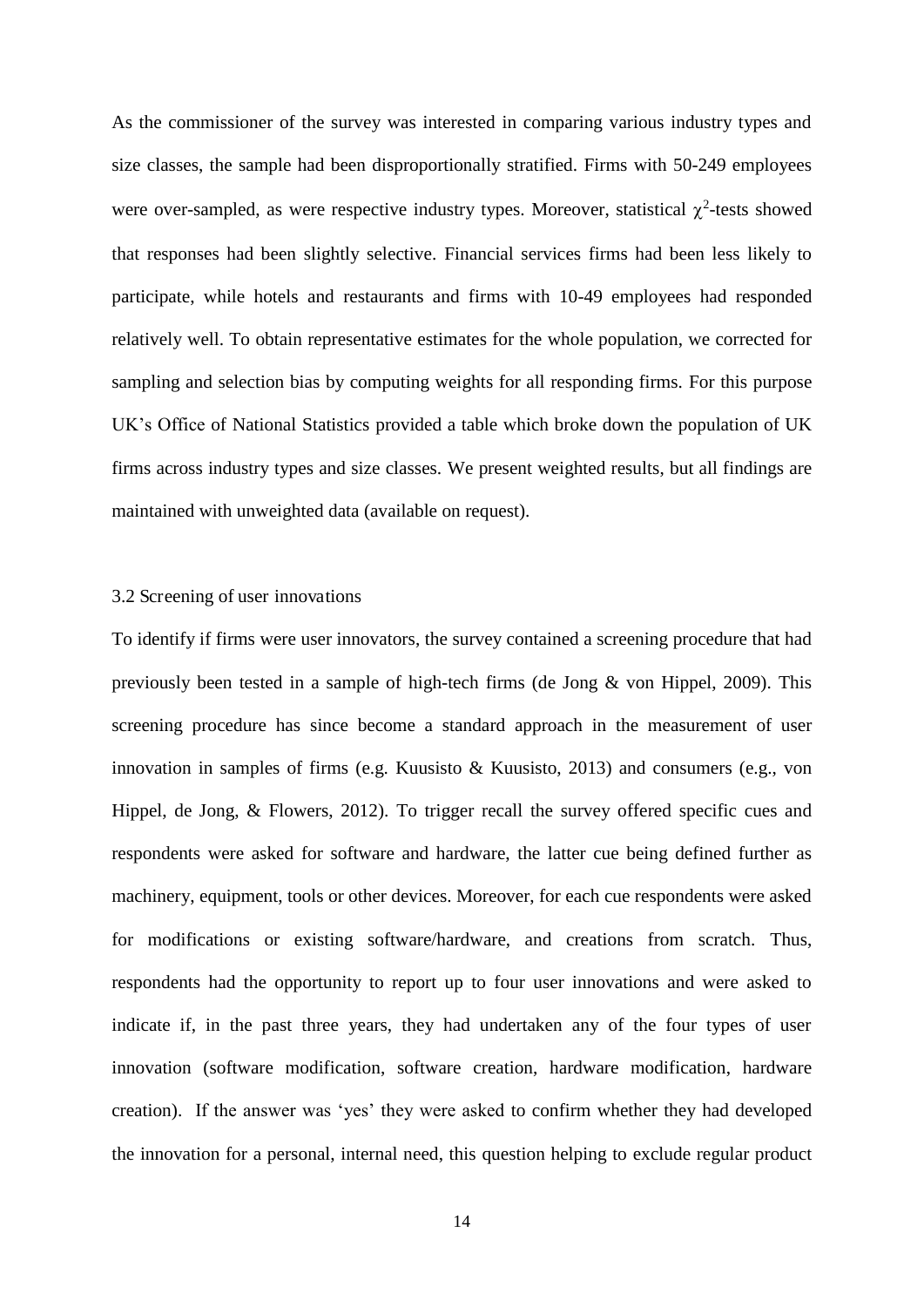development activities. Next, open-ended questions were asked to obtain a detailed description of the innovation, and to record the respondents' motivations in developing it. The answers to these questions had been validated afterwards by two independent coders in order to ensure that the reported examples were, indeed, user innovations. Respondents had initially reported 323 innovations, of which 54 were classified as false positives. Examples of reported user innovations and false positives are shown in Table 2.

|  |  |  |  | Table 2. Examples of reported innovations |
|--|--|--|--|-------------------------------------------|
|--|--|--|--|-------------------------------------------|

| Type              | Coded as a user innovation                         | Coded as not a user innovation             |
|-------------------|----------------------------------------------------|--------------------------------------------|
| Software          | 'We added an interface to the accounting           | 'We recently modified our systems and      |
| modification      | system, this interface allows us to cut down on    | upgraded to the newest Microsoft           |
|                   | the manual input required. Once this had been      | Office. The management of our server       |
|                   | developed we transferred accounts information      | system was switched to a company           |
|                   | to the subsidiary system, for easier use and less  | based in Denmark. The upgrade was          |
|                   | manual work. We didn't want to repetitively        | done on the advice of this company and     |
|                   | enter data into the system, but rather have it put | because it is a better program which       |
|                   | in once, and allow the accounts interface to       | best suits our business needs.'            |
|                   | make changes with less manual work.'               |                                            |
| Software creation | 'We programmed an application to transfer          | We developed new computer games to         |
|                   | manual drawings to a computerized system, to       | maintain our position in the               |
|                   | enable adjustments to be made in real time. We     | marketplace and to remain competitive.     |
|                   | required a system that would be specific for in-   | We are in the home entertainment           |
|                   | house use as opposed to incumbent products. '      | industry.'                                 |
| Hardware          | The machinery that we modified was the lathe.      | We upgraded to SAGE200 as we were          |
| Modification      | It is the rotary turning machinery which           | previously on CH50. We had to do it        |
|                   | fabricates steel components to change the shape.   | because we modified their stock, we        |
|                   | We added another function in order to make         | relocated and had to create new areas.     |
|                   | blocks of steel. This new function was added so    | which had to be put on the computer        |
|                   | that the machinery could make different things     | for sales and administrative purposes.     |
|                   | such as steel blocks that would fabricate          | The previous equipment was too             |
|                   | underwater winches.'                               | haphazard.'                                |
| Hardware          | We built small electronic modules used in the      | 'We developed a system to detect           |
| Creation          | sea. There was nothing on the current market to    | fingerprints for application in forensics. |
|                   | do the job at hand and this type of equipment      | It was to improve our current line of      |
|                   | was specialized and tailored to suit the           | products (we are a manufacturer of         |
|                   | company's needs as and when required. '            | electronic equipment selling to police     |
|                   |                                                    | agencies).'                                |

Source: Flowers et al. (2010): p. 35.

This process resulted in 269 user innovations developed by 200 firms being screened out. After weighting the data, a point estimate of the frequency of user innovation in UK small firms was 15.3% (unweighted estimate 19.9%, see Flowers et al., 2010).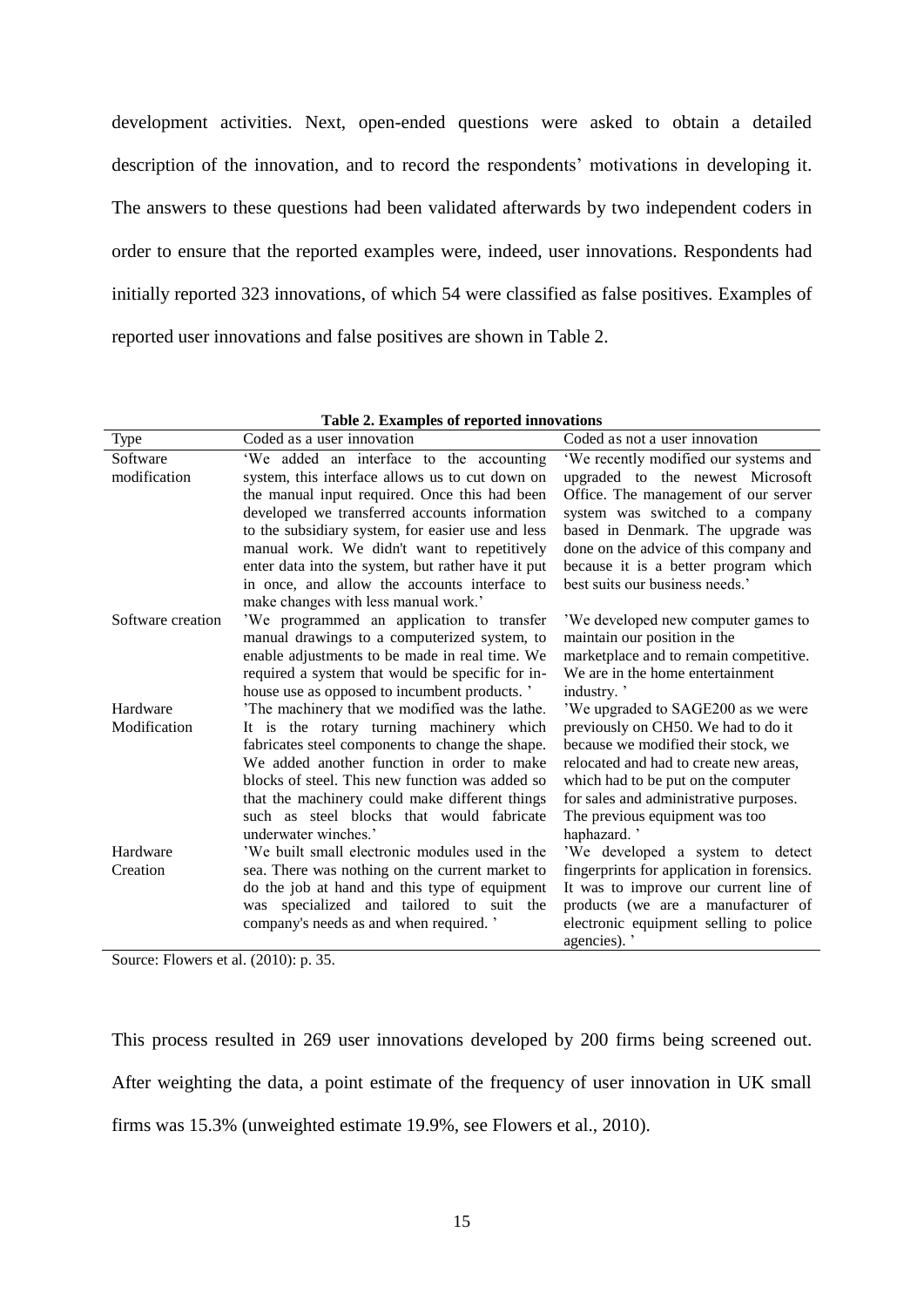#### 3.3 Variables and questions

Table 3 summarizes the variables that were analyzed, with firms who reported multiple user innovations being asked to pick their most recent one in order to obtain a random sample. To test our hypotheses H1 (firm size) and H2 (innovative activity), being a user innovator was indicated by a dummy variable based on the screening procedure elaborated above. Firm size was indicated by the number of employees including business owners and working family members (M=32.6, SD=36.3). Innovative activity was indicated by a measure of six items with good reliability (Cronbach's alpha=0.70), and are traditional innovative input indicators taken from the Oslo manual (OECD/Eurostat, 2005). On average, firms had engaged in 1.51 innovative activities (SD=1.54). We also controlled for industry types as earlier work showed that user innovation frequency can differ across industries (summarized by von Hippel, 2005).

| <b>Table 3. Variables</b> |                                                                                                                                                                                                                                                     |  |  |  |  |
|---------------------------|-----------------------------------------------------------------------------------------------------------------------------------------------------------------------------------------------------------------------------------------------------|--|--|--|--|
| Variable                  | Description                                                                                                                                                                                                                                         |  |  |  |  |
|                           | (collected for all respondents, $n=1,004$ )                                                                                                                                                                                                         |  |  |  |  |
| User innovator            | Firm developed a user innovation in the past three years (reported at least one valid user<br>innovation) (0=no, 1=yes)                                                                                                                             |  |  |  |  |
| Firm size                 | Number of people currently employed at the firm (including working business owners<br>and family members)                                                                                                                                           |  |  |  |  |
| Innovative activity       | Count variable of six innovative activities conducted in the past three years (Cronbach's<br>$alpha = .70$ ) (minimum score=0, maximum score=6):<br>research and development<br>acquisition of new hardware (incl. machinery/equipment) or software |  |  |  |  |
|                           | acquisition of external knowledge, such as patents and other types of knowledge from<br>other business/organizations                                                                                                                                |  |  |  |  |
|                           | training personnel specifically to develop or introduce innovations                                                                                                                                                                                 |  |  |  |  |
|                           | design activities to develop or introduce innovations                                                                                                                                                                                               |  |  |  |  |
|                           | activities to support the market introduction of innovations                                                                                                                                                                                        |  |  |  |  |
| Manufacturing             | Firm operated in a manufacturing industry $(0=no, 1=yes)$                                                                                                                                                                                           |  |  |  |  |
| Services                  | Firm operated in a services industry $(0=no, 1=yes)$                                                                                                                                                                                                |  |  |  |  |
|                           | (collected only for user innovators, $n=194$ )                                                                                                                                                                                                      |  |  |  |  |
| Selling                   | Firm shared its user innovation or related knowledge with another organization, for a<br>payment $(0=no, 1=yes)$                                                                                                                                    |  |  |  |  |
| Revealing                 | Firm shared its user innovation or related knowledge with another organization, without<br>compensation $(0=no, 1=yes)$                                                                                                                             |  |  |  |  |
| Acquiring                 | To develop the user innovation, the firm received external inputs (e.g. assistance,<br>components, advice), for a payment $(0=no, 1=yes)$                                                                                                           |  |  |  |  |
| Sourcing                  | To develop its user innovation, the firm received external inputs (e.g, assistance,<br>components, advice), without compensation $(0=no, 1=yes)$                                                                                                    |  |  |  |  |
| Hardware                  | The innovation was primarily concerned with hardware, e.g., machinery, equipment,<br>tools (versus software) $(0=no, 1=yes)$                                                                                                                        |  |  |  |  |
| Creation from scratch     | The innovation was created from scratch (versus a modification of existing<br>hardware/software) $(0=no, 1=yes)$                                                                                                                                    |  |  |  |  |
| Re-invention              | The respondent knew other firms/organizations who had developed a similar innovation<br>$(0=no, 1=yes)$                                                                                                                                             |  |  |  |  |

16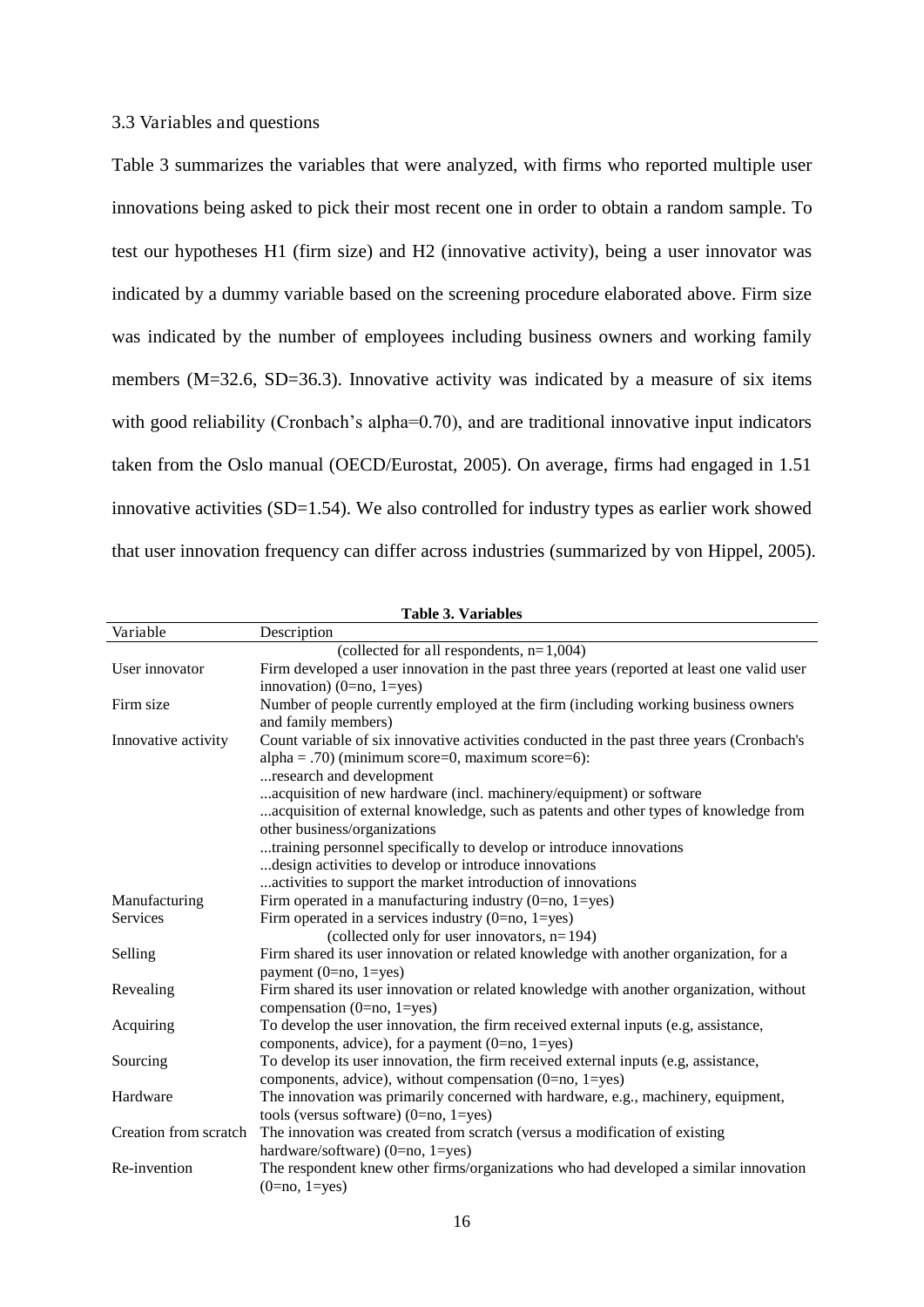| Variable              | Description                                                                           |
|-----------------------|---------------------------------------------------------------------------------------|
| Protection            | The firm had protected the innovation with formal intellectual property rights (e.g., |
|                       | patents, trademarks or confidentiality agreements) $(0=no, 1=yes)$                    |
|                       | (collected for user innovators who had revealed, $n=23$ )                             |
| Motive                | Why did you reveal your innovation without any charge? (open-ended question)          |
| Existing relationship | Regarding the company to whom you revealed, did you have a pre-existing relationship? |
|                       | $(0=no, 1=ves)$                                                                       |
| <b>Selectiveness</b>  | Would you be willing to reveal the innovation to anyone interested, or just this      |
|                       | company? (1=anyone, 2=just this company)                                              |

To test our hypotheses H3 (sourcing) and H4 (acquiring) we analyzed the subset of 194 firms with user innovations (six respondents were eliminated due to missing data). Selling and revealing user innovations were measured with dummy indicators. We found that 6.5% of the user innovations had been sold (SD=0.247), while 12.8% had been freely revealed to other organizations (SD=0.335). As for inbound transfer, acquiring and sourcing were also measured with dummy indicators and acquisition (M=42.9%, SD=0.496) was found to be more common than non-pecuniary sourcing (M=8.5%, SD=0.280). Beyond industry types we entered four more control variables to explore different aspects of innovation diffusion. For example, if the innovation was concerned with hardware (versus software) we expected it to be more difficult to transfer. Similarly, if the innovation was created from scratch it might be more eligible to appropriate - modifications of existing software/hardware more often build or infringe on others' knowledge. In the same way, if the innovation was a 're-invention', i.e. a tailored version of an innovation that already existed elsewhere, we reasoned that inbound knowledge flows might be more likely and outbound knowledge flows less likely (as this knowledge is already publicly available) (Rogers, 2003). Finally, if the firm had protected their user innovation with formal IPRs, it was obviously eager to appropriate its broader benefits, which may be positively related to selling and negatively to revealing.

 To explore the motives of small firms we analyzed an open-ended question that explored why the user innovation had been revealed. The dataset contained 23 relevant cases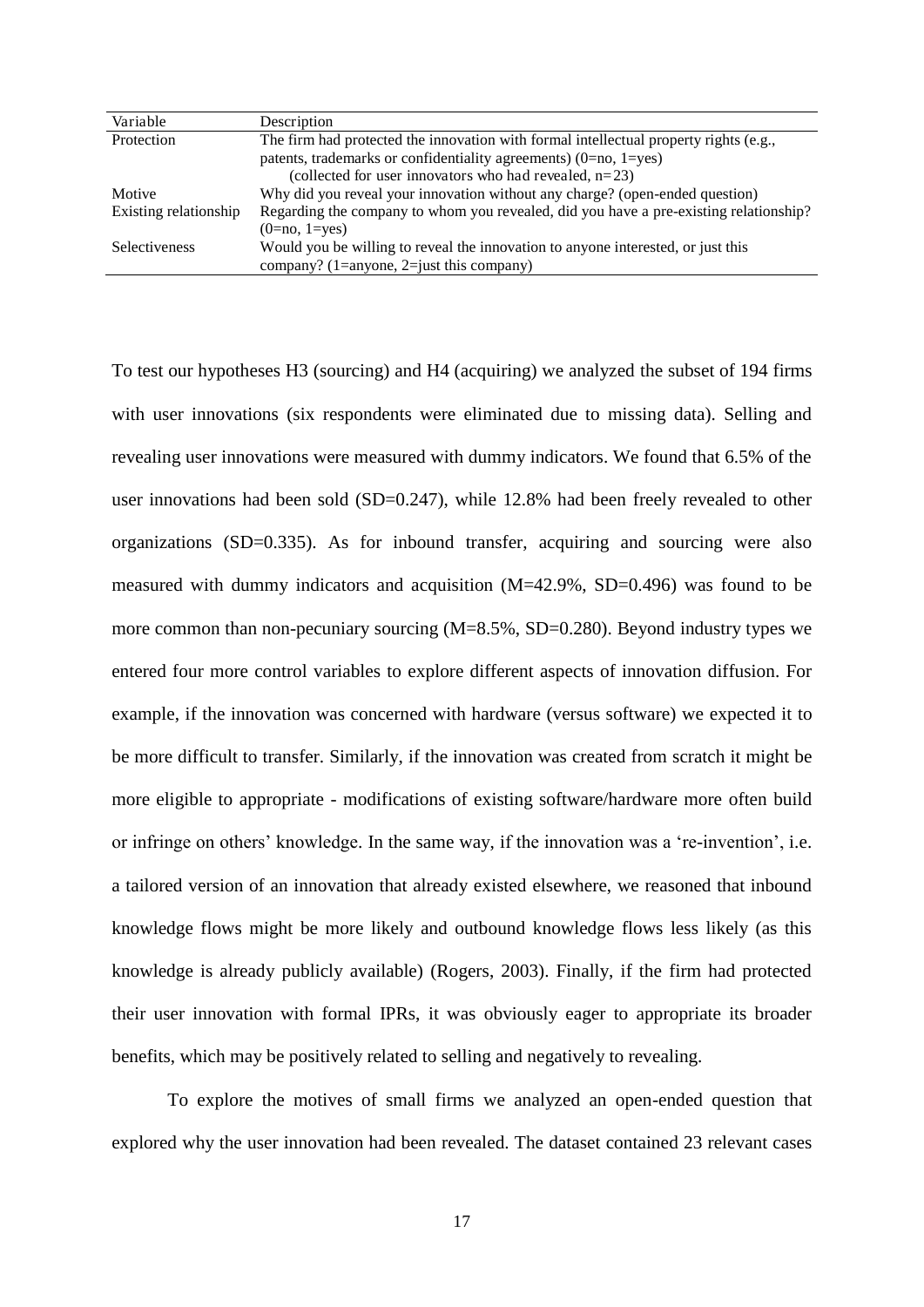that were analyzed to examine if firms were willing to reveal openly to anyone (or selectively), and if they had a pre-existing relationship with the company to whom they had revealed.

#### **4. Results**

#### 4.1 Incidence of user innovation

We tested H1 and H2 with a probit regression model of user innovation, in which we entered firm size and innovative activity as independent variables (Table 4). We included detailed industry dummies as control variables (see Table 1), treating 'other business services' as the reference group. In advance of this analysis we computed a bivariate correlation matrix in order to explore if multicollinearity could be present, with the absolute values of all coefficients were < 0.30, revealing that it was unlikely (correlation matrix available on request) with the variance inflation factors of the independent variables in the probit model not exceeding 2.3. Table 4 provides marginal effect parameters for all independent variables.

| <b>Table 4.</b> I Foolt model of user minovation in OIN small in this $(1 - 1, 004)$ |          |        |  |
|--------------------------------------------------------------------------------------|----------|--------|--|
|                                                                                      | dy/dx    | (S.E.) |  |
| Baseline:                                                                            |          | .153   |  |
| Marginal effects:                                                                    |          |        |  |
| Aerospace and automotive                                                             | .002     | (.057) |  |
| Other manufacturing                                                                  | .020     | (.054) |  |
| Wholesale trade                                                                      | $-.014$  | (.058) |  |
| Retail trade and personal services                                                   | $-.099$  | (.059) |  |
| Hotels and restaurants                                                               | $-.120$  | (.071) |  |
| Transport and communication                                                          | $-.116$  | (.069) |  |
| Financial services                                                                   | .008     | (.056) |  |
| Sofware and IT services                                                              | .128*    | (.055) |  |
| Legal, consultancy and accounting services                                           | -.034    | (.059) |  |
| Architecture and design                                                              | .027     | (.055) |  |
| Mining and quarrying                                                                 | .026     | (.053) |  |
| Agriculture and fishing                                                              | $-.044$  | (.062) |  |
| Energy production                                                                    | $-.020$  | (.058) |  |
| Construction                                                                         | $-.116$  | (.070) |  |
| Firm size                                                                            | $.001**$ | (.000) |  |

**Table 4. Probit model of user innovation in UK small firms (n=1,004)**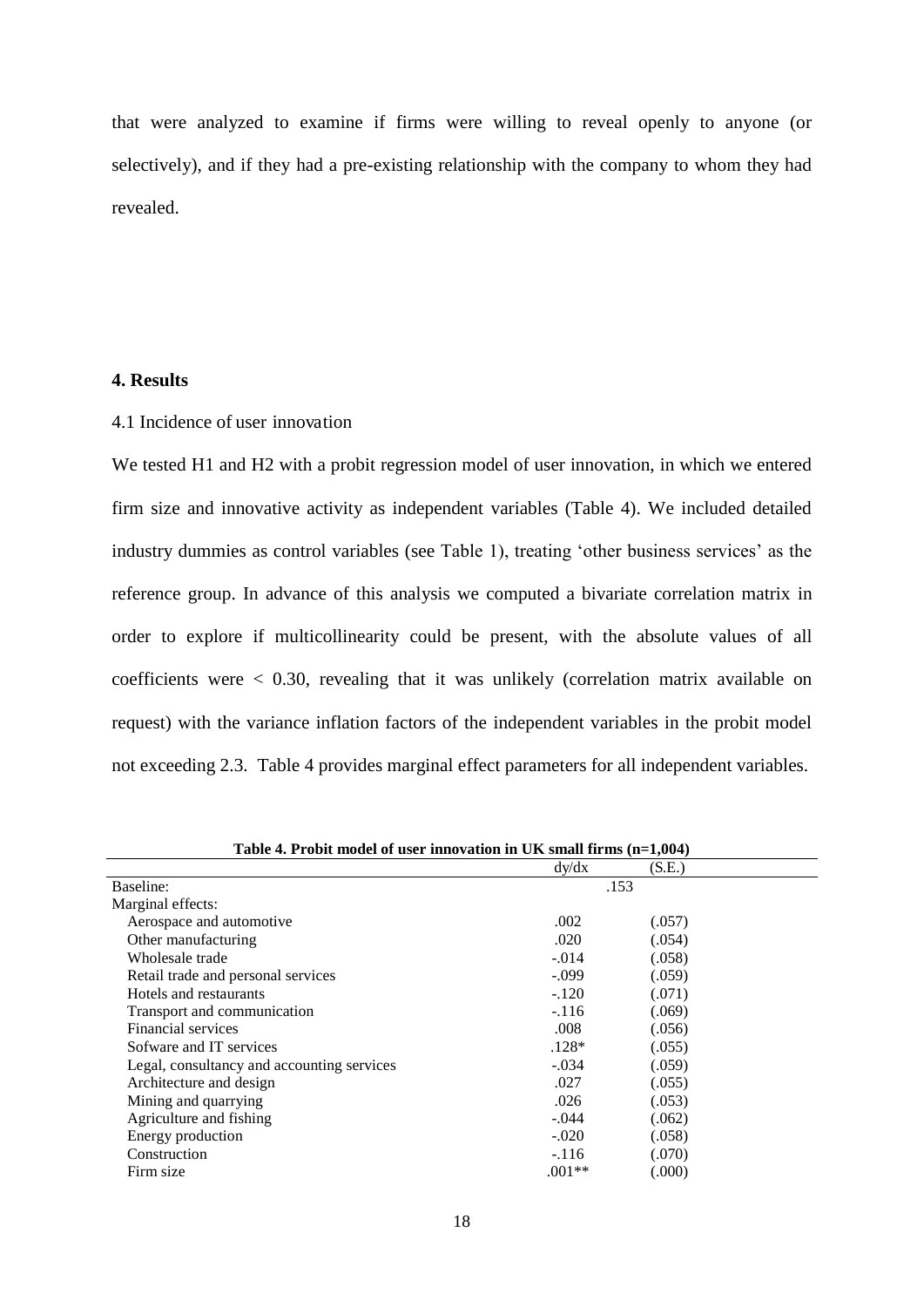| Innovative activity | $.047**$  | (.009) |
|---------------------|-----------|--------|
| Model fit:          |           |        |
| Log likelihood      | $-360.7$  |        |
| Wald $\chi^2(df)$   | 83.1 (16) |        |
| Significance        | .000      |        |
| Pseudo $R^2$        | .161      |        |

Notes: Robust standard errors in parentheses. Two-tailed significance  $** p < .01$ ;  $* p < .05$ .

The overall model fit was good (Wald  $\chi^2$  = 83.1 with df=16, p < 0.001) and firm size emerged as being positively related with user innovation, with one additional employee being related to a 0.1% increase in the share of user innovators ( $dy/dx=0.001$ ,  $p<0.01$ ). Innovative activity (measured with traditional CIS indicators) was also significantly related with user innovation, with one additional innovation activity (out of six reported activities) being associated with a 4.7% increase in user innovation. In all, our replication hypotheses H1 (The larger the firm, the more likely is user innovation) and H2 (The higher a firm's general innovation ability, the more likely is user innovation) were supported by the analysis.

#### 4.2 Transfer of user innovations

Table 5 provides descriptive statistics for all the variables utilised to analyse the determinants of selling and revealing user innovations Revealing emerged as being a more common practice than selling and, with regard to inbound practices, acquiring was a more common practice than sourcing. Table 5 also shows that with the exception of the industry dummies, absolute values of the correlation coefficients do not exceed 0.30. The variance inflation factors in the model reported hereafter were  $< 4.8$  (while 10.0 is the commonly accepted threshold value) indicating no multicollinearity issues.

| Table 5. Descriptive statistics for variables to test $H3$ and $H4$ (n=194) |      |           |         |         |         |         |           |     |  |     |     |      |      |
|-----------------------------------------------------------------------------|------|-----------|---------|---------|---------|---------|-----------|-----|--|-----|-----|------|------|
| Variable                                                                    | М    | <b>SD</b> |         | (2)     | (3)     | (4)     | (5)       | (6) |  | (8) | (9) | (10) | (11) |
| 1. Acquiring                                                                | .429 | .496      |         |         |         |         |           |     |  |     |     |      |      |
| 2. Sourcing                                                                 | .085 | .280      | $-.072$ |         |         |         |           |     |  |     |     |      |      |
| 3. Selling                                                                  | .065 | .247      | .025    | $-.080$ |         |         |           |     |  |     |     |      |      |
| 4. Revealing                                                                | .128 | .335      | .107    | $.168*$ | $-.049$ |         |           |     |  |     |     |      |      |
| 5. Manufacturing                                                            | .300 | .459      | .149    | $-.116$ | $-.081$ | .143    |           |     |  |     |     |      |      |
| 6. Services                                                                 | .643 | .480      | $-142$  | .082    | .072    | $-.105$ | $-.879**$ |     |  |     |     |      |      |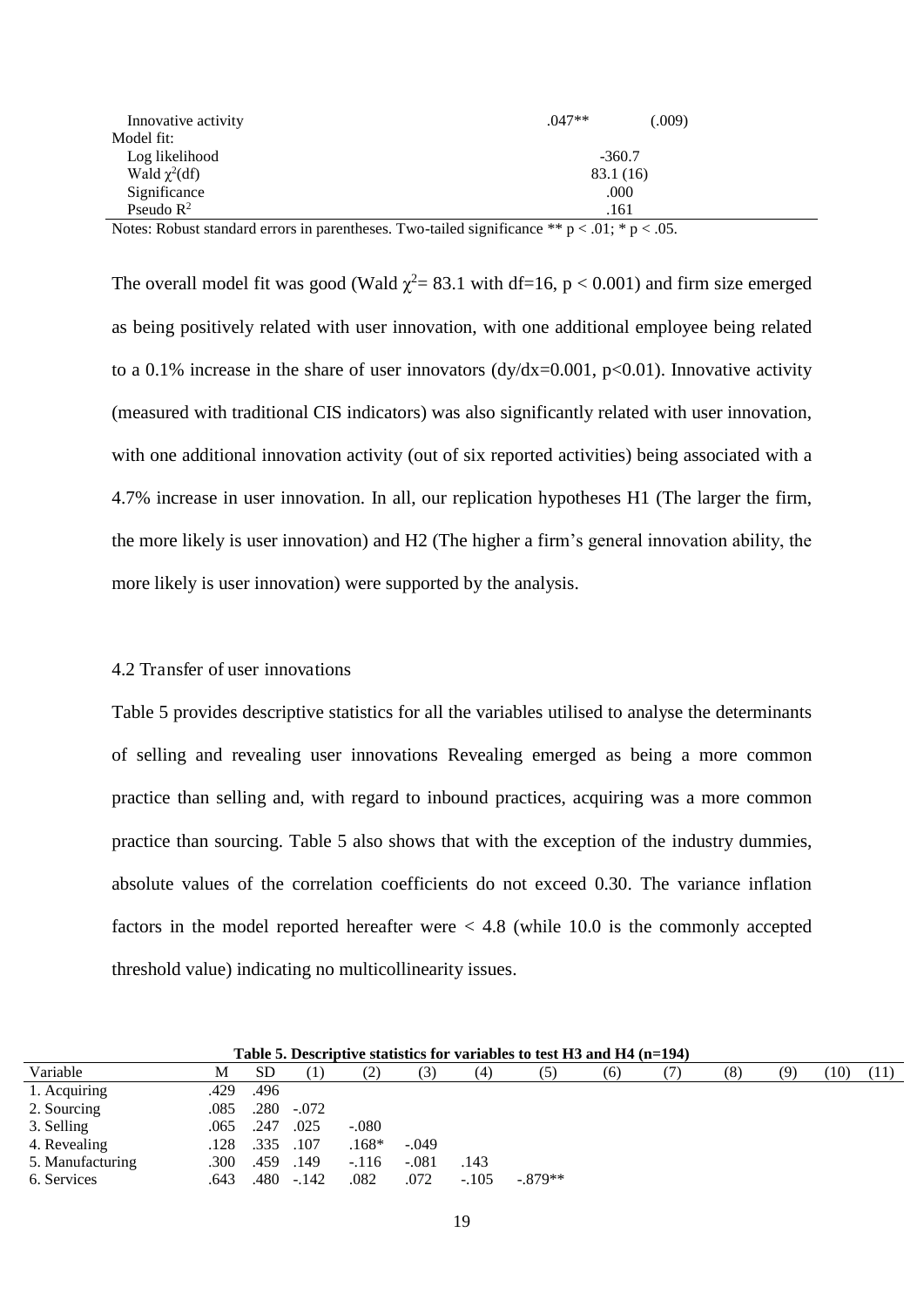| 7. Firm size                                                                                                                                         |              | $46.9$ $50.3$ $-0.066$ $-0.027$ |         | $-.035-.026$ |         | .118           | $-.094$       |         |          |      |      |      |
|------------------------------------------------------------------------------------------------------------------------------------------------------|--------------|---------------------------------|---------|--------------|---------|----------------|---------------|---------|----------|------|------|------|
| 8. Innovative activity                                                                                                                               |              | $2.59$ 1.79 $-.073$             | .025    | $-.043$      | .122    | .109           | $-.063$       | $-.029$ |          |      |      |      |
| 9. Hardware                                                                                                                                          |              | $.304$ $.461$ $-.018$           | .021    | $-.138-.117$ |         | .057           | $-.044$       | $-.001$ | $-.004$  |      |      |      |
| 10. Creation from scratch                                                                                                                            |              | .468 .500 .051                  | $-.127$ | $-.207*$     | $-.065$ | $.188*$        | $-.106$       | $-.016$ | .075     | .163 |      |      |
| 11. Re-invention                                                                                                                                     | .277.449.111 |                                 | $278**$ | .129         | .120    | $-.147$        | $177*$        | .048    | $-0.53$  | .056 | .053 |      |
| 12. Protection                                                                                                                                       |              | $.284$ $.452$ $-.171*$          | .159    | .054         |         | $-.135-.241**$ | $.274**-.033$ |         | $.268**$ | .022 | .076 | .135 |
| $\mathbf{M}$ and $\mathbf{M}$ and $\mathbf{M}$ and $\mathbf{M}$ and $\mathbf{M}$ and $\mathbf{M}$ and $\mathbf{M}$ and $\mathbf{M}$ and $\mathbf{M}$ |              |                                 |         |              |         |                |               |         |          |      |      |      |

Notes: M = mean, SD = standard deviation. Two-tailed significance \*\*  $p < .01$ ; \*  $p < .05$ .

As a firm's decision to sell a user innovation may be mutually dependent with revealing it, we estimated bivariate probit model to test H3 and H4. We entered as control variables: firm size, innovative activity, and dummies for innovations related to hardware, creations from scratch, re-inventions and protection. To avoid overfitting the dataset (n=194) with too many parameters, we included simplified industry dummies for manufacturing and services, treating 'other industries' as the reference group. Estimated marginal effect parameters are shown in Table 6.

| Table 6. Divariate probit model of seming and revealing user milovations (n=194) |           |                      |          |        |
|----------------------------------------------------------------------------------|-----------|----------------------|----------|--------|
|                                                                                  |           | Selling<br>Revealing |          |        |
|                                                                                  | dy/dx     | (S.E.)               | dy/dx    | (S.E.) |
| Baseline:                                                                        | .060      |                      | .125     |        |
| Marginal effects:                                                                |           |                      |          |        |
| Manufacturing                                                                    | $-.034$   | (.062)               | .159     | (.098) |
| <b>Services</b>                                                                  | $-.013$   | (.054)               | .092     | (.077) |
| Firm size                                                                        | $-0.000$  | (000)                | $-.000$  | (.000) |
| Innovative activity                                                              | $-.006$   | (.010)               | .027     | (.017) |
| Hardware                                                                         | $-.069$   | (.042)               | $-.082$  | (.059) |
| Creation from scratch                                                            | $-.127**$ | (.048)               | $-.040$  | (.063) |
| Reinvention                                                                      | $.077*$   | (.037)               | .082     | (.056) |
| Protection                                                                       | .052      | (.034)               | $-.134*$ | (.065) |
| Acquiring                                                                        | .005      | (.040)               | .028     | (.052) |
| Sourcing                                                                         | $-.477**$ | (.119)               | $.167*$  | (.072) |
| Model fit:                                                                       |           |                      |          |        |
| Log likelihood                                                                   |           | $-72.2$              |          |        |
| Wald $\chi^2(df)$                                                                |           | 510.3(20)            |          |        |
| Significance                                                                     |           |                      | .000     |        |
|                                                                                  |           |                      |          |        |

**Table 6. Bivariate probit model of selling and revealing user innovations (n=194)** 

Notes: Robust standard errors in parentheses. Two-tailed significance \*\*  $p < .01$ ; \*  $p < .05$ .

Model fit was good (Wald  $\chi^2$  = 510.3 with df=20, p < 0.001) and user innovations created from scratch were revealed as being less likely to be sold. In contrast, with re-inventions (i.e. the respondent knew other businesses who had developed a similar innovation to satisfy process-related needs) selling was more likely. We suspect that these results may indicate a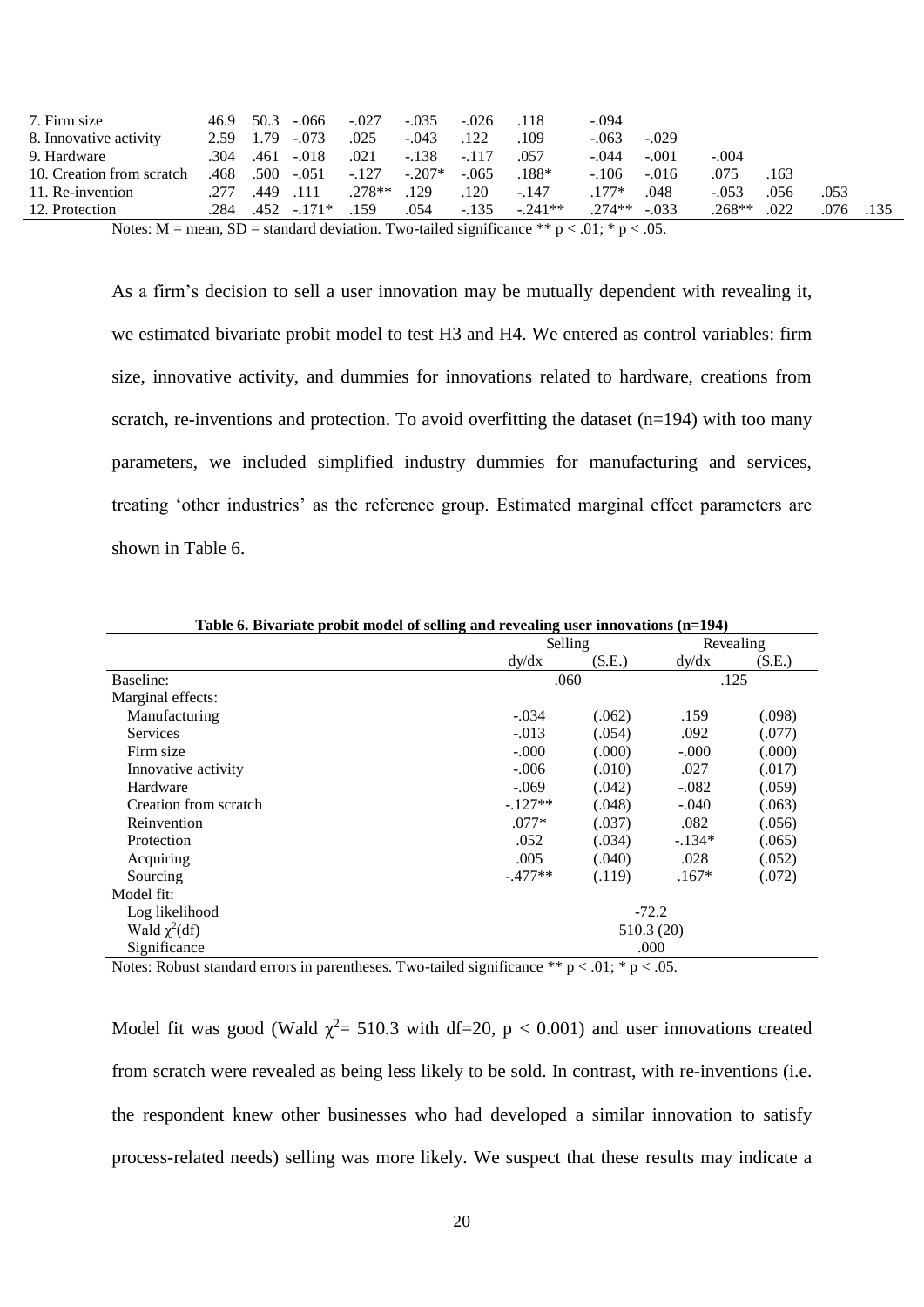lack of opportunity to appropriate the broader use value of a user innovation, implying that firms are more inclined to sell their knowledge to obtain any further benefits (on top of satisfying their internal, process-related need). We also found that user innovations protected with formal IPRs were less often revealed, although this was unsurprising as formal IPRs indicate a willingness to directly appropriate innovation benefits.

With regard to H3 we found that if the firm had sourced free external inputs, selling the user innovation was much less likely  $(dy/dx=0.477, p<0.01)$  and inbound sourcing was also associated with a strong increase in the frequency of revealing the user innovation  $\frac{dy}{dx} = 0.167$ , p<0.05). Both of these findings are in line with H3.

For H4 (if a firm acquired pecuniary inputs, it is more likely to sell and less likely to reveal the user innovation) we found no empirical support. The relationship between acquiring external inputs and selling the user innovation to another organization was not significant ( $\frac{dy}{dx}$ =0.005, p=n.s.), and neither was the relationship between acquisition and revealing  $\frac{dy}{dx} = 0.028$ , p=n.s.).

As a robustness check, we recognized that we only analyzed a subset of our data to test H3 and H4 and it might be that firms who did not engage in user innovation differ in some important (unmeasured) ways from those who did, implying a potential selection bias. To explore this matter, we estimated two Heckman selection models with maximum likelihood estimates with the selection equation (being a user innovator or not) included in the independent variables shown in Table 4. In the substantial equation (selling or revealing the user innovation, respectively) we entered the independent variables shown in Table 6. Results were nearly identical, indicating that bias was not present (tables of our robustness checks are available on request).

#### 4.3 Motives to reveal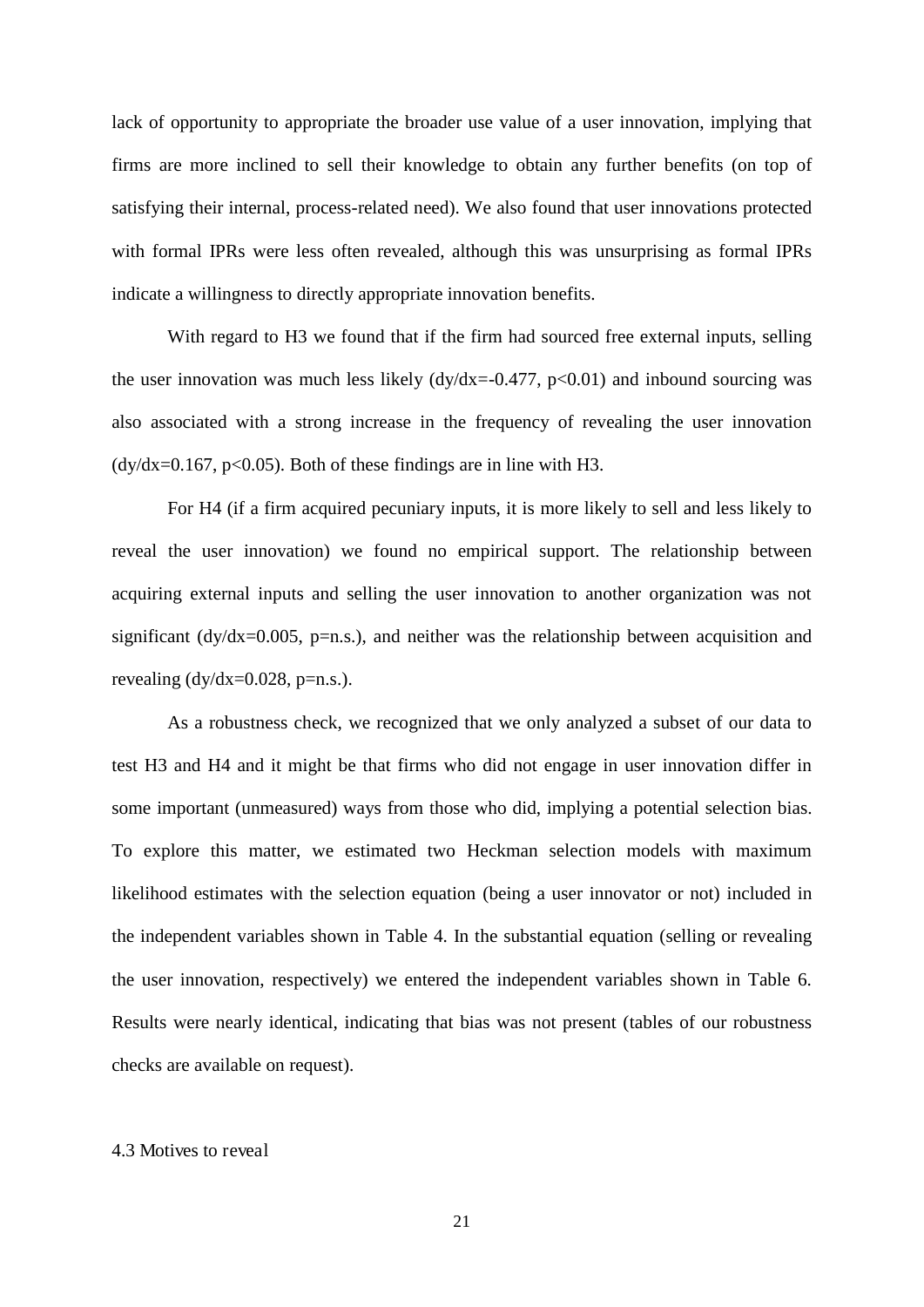Our dataset contained 23 cases where firms had revealed their user innovations, with details being shown in Table 7. We coded the open-ended answers on why firms had revealed into seven categories: maintain relations (14 cases), develop relations (2), anticipating a better version of the user innovation (2), lack of appropriation options (1), altruism (2), reputation (1) and industry norms (1). It emerged that most of the innovations shown in Table 7 were revealed for optional future benefits (18 cases), although true free revealing emerged as being quite rare, i.e. applying to 4 out of 23 cases.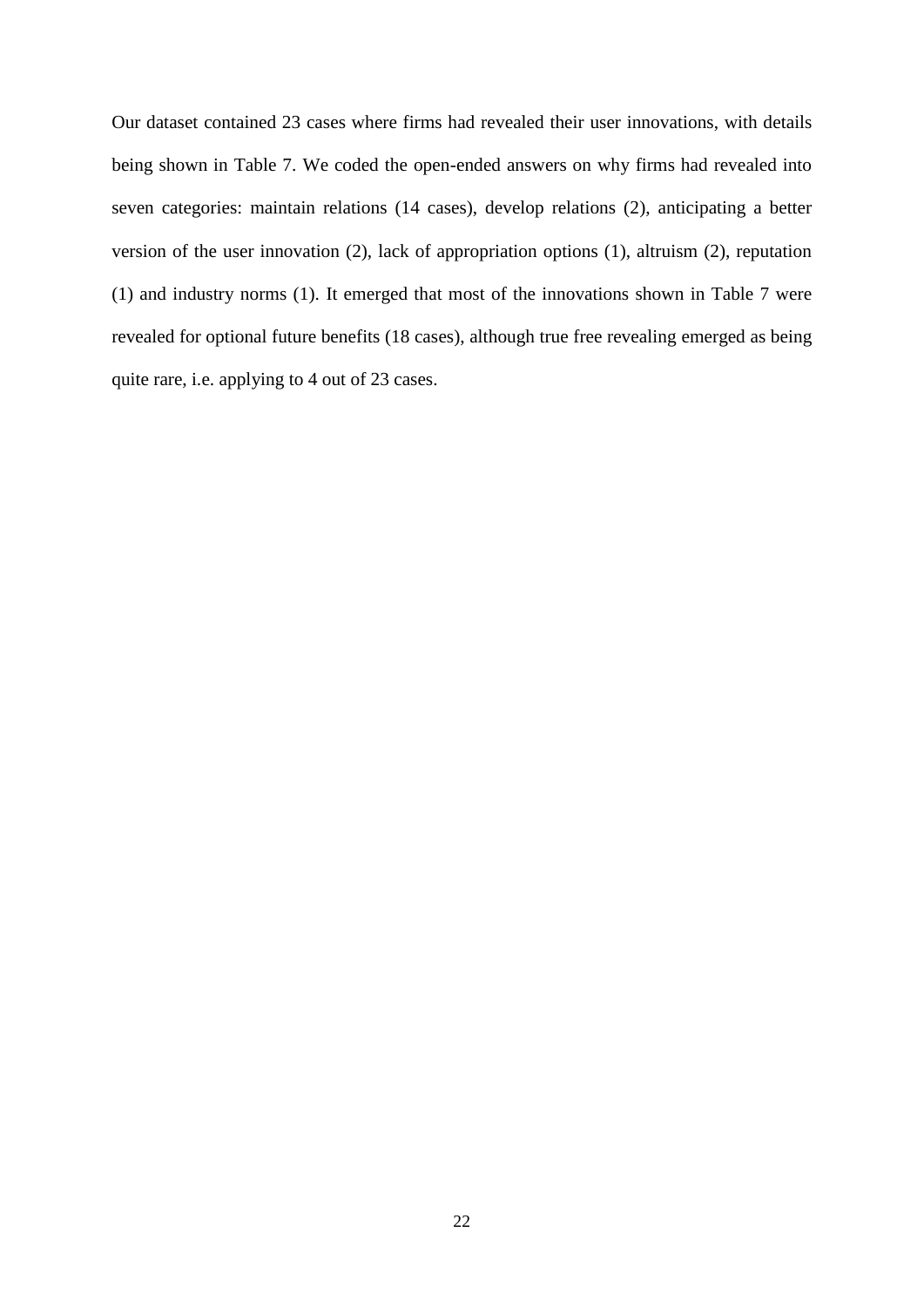| Table 7. Reported motives to reveal user innovations |  |
|------------------------------------------------------|--|
|------------------------------------------------------|--|

|                |                                          |               |                          |                              | Tubic 77 Incported mon (to to reveal user mino (ations                                                                |           |                          |
|----------------|------------------------------------------|---------------|--------------------------|------------------------------|-----------------------------------------------------------------------------------------------------------------------|-----------|--------------------------|
|                | Case Industry & firm size<br>(employees) | Selectiveness | Existing<br>relationship | Motive (coded)               | Motive (open-ended)                                                                                                   | Protected | Investment<br>(UK Pound) |
|                | Aerospace/automotive; 12                 | selective     | yes                      | maintain relations           | 'In the past they have favored us and we expect them to keep doing that'                                              | yes       | 88000                    |
| 2              | Software/IT; 30                          | selective     | yes                      | develop relations            | 'To improve our standing with the other party'                                                                        | no        | 7000                     |
| 3              | Wholesale trade; 70                      | selective     | yes                      | maintain relations           | 'Just to help one another out as they don't know what's round the corner<br>due to difficult changes'                 | no        | 1000                     |
| $\overline{4}$ | Other manufacturing; 60                  | selective     | yes                      | maintain relations           | 'We offer the same products but in different locations. We have the same<br>stakeholder who expects us to share'      | no        | 1000                     |
| 5              | Hotels/restaurants; 150                  | selective     | yes                      | maintain relations           | 'We are sister companies with the same owner and they needed help'                                                    | no        | n.a.                     |
| 6              | Financial services; 65                   | selective     | yes                      | maintain relations           | 'Collaborated with them for years, always willing to help each other'                                                 | yes       | 7000                     |
|                | Other manufacturing; 15                  | selective     | yes                      | maintain relations           | 'We always help each other, so that we can save time and money. There is<br>no use in keeping the score'              | no        | 20000                    |
| 8              | Mining/quarrying; 100                    | selective     | yes                      | maintain relations           | 'From a longstanding business relationship'                                                                           | yes       | 9000                     |
| 9              | Transport; 10                            | selective     | yes                      | maintain relations           | 'Want to maintain existing relations'                                                                                 | no        | 7000                     |
| 10             | Retail; 195                              | selective     | yes                      | maintain relations           | 'Ongoing working partnership, happy to share with them'                                                               | no        | 500                      |
| 11             | Software/IT; 25                          | selective     | no                       | develop relations            | 'We want to be part of their wider global network'                                                                    | yes       | 82000                    |
| 12             | Transport; 50                            | selective     | yes                      | maintain relations           | 'We collaborate with them nearly continuously'                                                                        | yes       | 510000                   |
| 13             | Other manufacturing; 40                  | selective     | yes                      | maintain relations           | 'We have worked with them before, it would be useful to them'                                                         | no        | 4500                     |
| 14             | Other services; 50                       | selective     | yes                      | anticipate better<br>version | Shared it with manufacturers as we modified their equipment. They can<br>get us a better version'                     | no        | 2300                     |
| 15             | Software/IT; 13                          | selective     | yes                      | maintain relations           | 'We have complementary products, if they sell more of their hardware it<br>will increase our software purchases'      | yes       | n.a.                     |
| 16             | Aerospace/automotive; 50                 | selective     | yes                      | maintain relations           | 'They are often involved in our business'                                                                             | no        | 175000                   |
| 17             | Software/IT; 15                          | anyone        | yes                      | altruism                     | 'As it is a product that is used every day and will be useful too many'                                               | no        | n.a.                     |
| 18             | Software/IT; 10                          | anyone        | no                       | reputation                   | 'Useful to other businesses, helps to increase their company profile'                                                 | no        | n.a.                     |
| 19             | Agriculture; 13                          | anyone        | yes                      | lack of<br>appropriation     | 'Shared information about the innovation because there is no intellectual<br>property and others can invent it too'   | no        | 1500                     |
| 20             | Mining/quarrying; 105                    | anyone        | no                       | industry norms               | 'The quarry industry is a network industry and we help each other, new<br>developments are commonly shared'           | no        | 3500                     |
| 21             | Hotels/restaurants; 88                   | anyone        | yes                      | maintain relations           | 'They are having ongoing relations with us'                                                                           | no        | 2500                     |
| 22             | Aerospace/automotive;<br>150             | anyone        | yes                      | anticipate better<br>version | They are amongst our suppliers and can improve it. We are eager to share<br>it to anyone able to make it for us'      | yes       | 7000                     |
| 23             | Transport; 67                            | anyone        | no                       | altruism                     | 'Not my sort of thing as the market is hard as it is. It is expensive so<br>whoever going to make it would need help' | no        | 25000                    |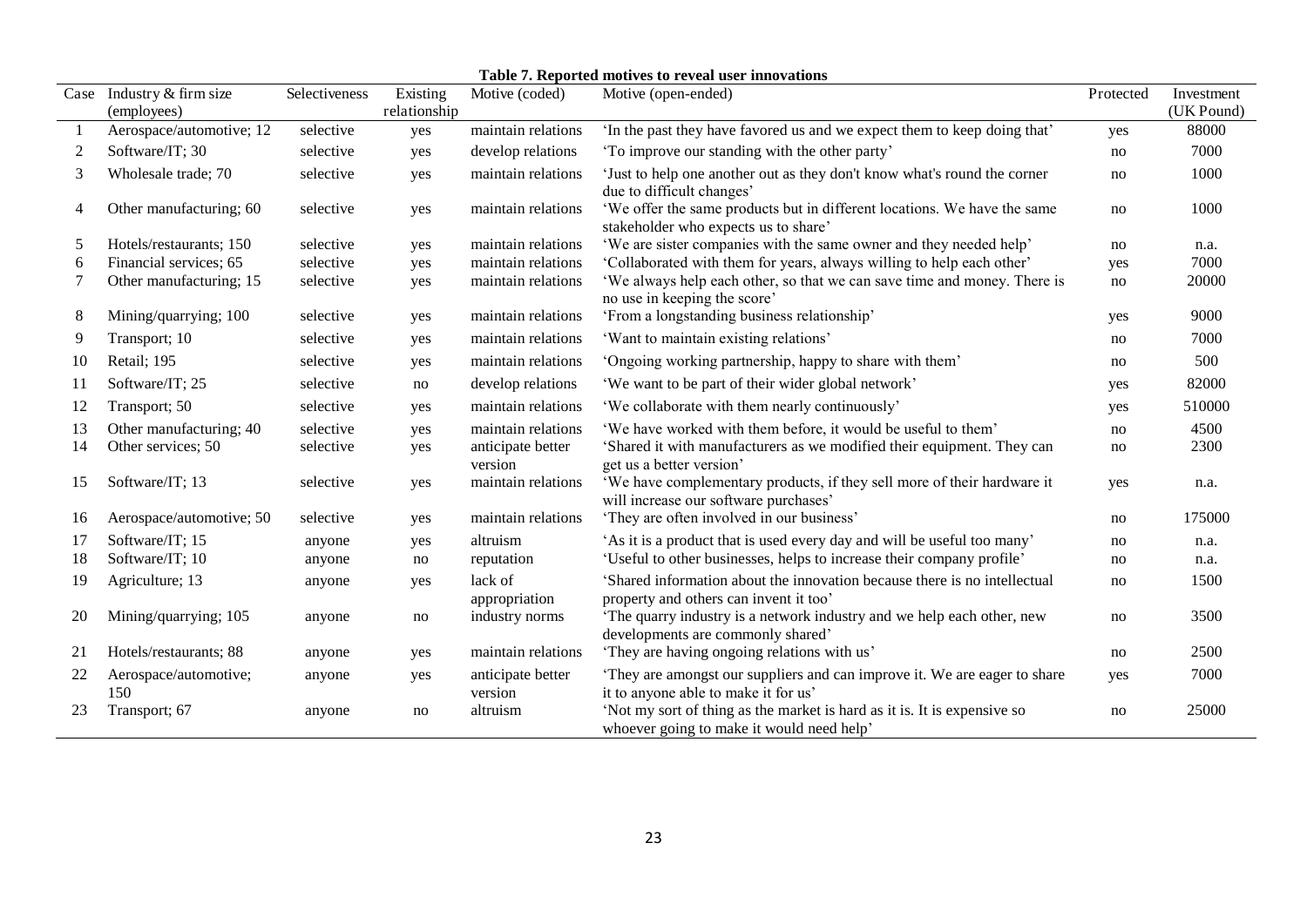In line with what we would expect from theory in this area, Table 7 shows a correlation between the optional benefits motive and selective revealing. Selectively revealed cases were always motivated by a desire to maintain or develop relationships and in 15 out of 16 cases selective revealing was done with an existing network tie. Out of the 18 cases revealed for optional benefits (maintain relations, develop relations, anticipate better version), 16 were selectively revealed. In contrast, true free revealing was correlated with firms' willingness to share with anyone. Specifically, out of the seven cases in which the firm was willing to share with any business, four were motivated by altruism, reputation or industry norms and in these cases it was also observed that user innovations were revealed to previously unknown contacts.

To further analyze firms' motivations to reveal, we explored if firms had protected their user innovation with intellectual property. From Table 7 we infer that protecting a user innovation is related with optional benefits revealing (7 out of 18 cases) and the same for selective revealing (6 out of 16 cases). Protection does not appear to go together with free sharing-related revealing (0 cases), or for willingness to reveal to anyone (only one case protected). We had also asked respondents to provide us with a ballpark estimate of their innovation investment in UK Pounds, with selectively revealed cases having an average investment of 65,307 UK Pounds, while for openly revealed cases it was only 7,900 UK Pounds. This indicates that for selectively revealed cases, motivated by optional benefits, the stakes appear to be higher – it makes sense that after a higher investment profit-seeking firms are less inclined to openly share their user innovations with anyone interested.

 In summary, optional benefits revealing emerged as being the most common mechanism for sharing a locally-produced innovation and it can be argued that user innovations are typically revealed selectively to existing network ties. The frequency at which these innovations are protected, and their average investment, suggests that firms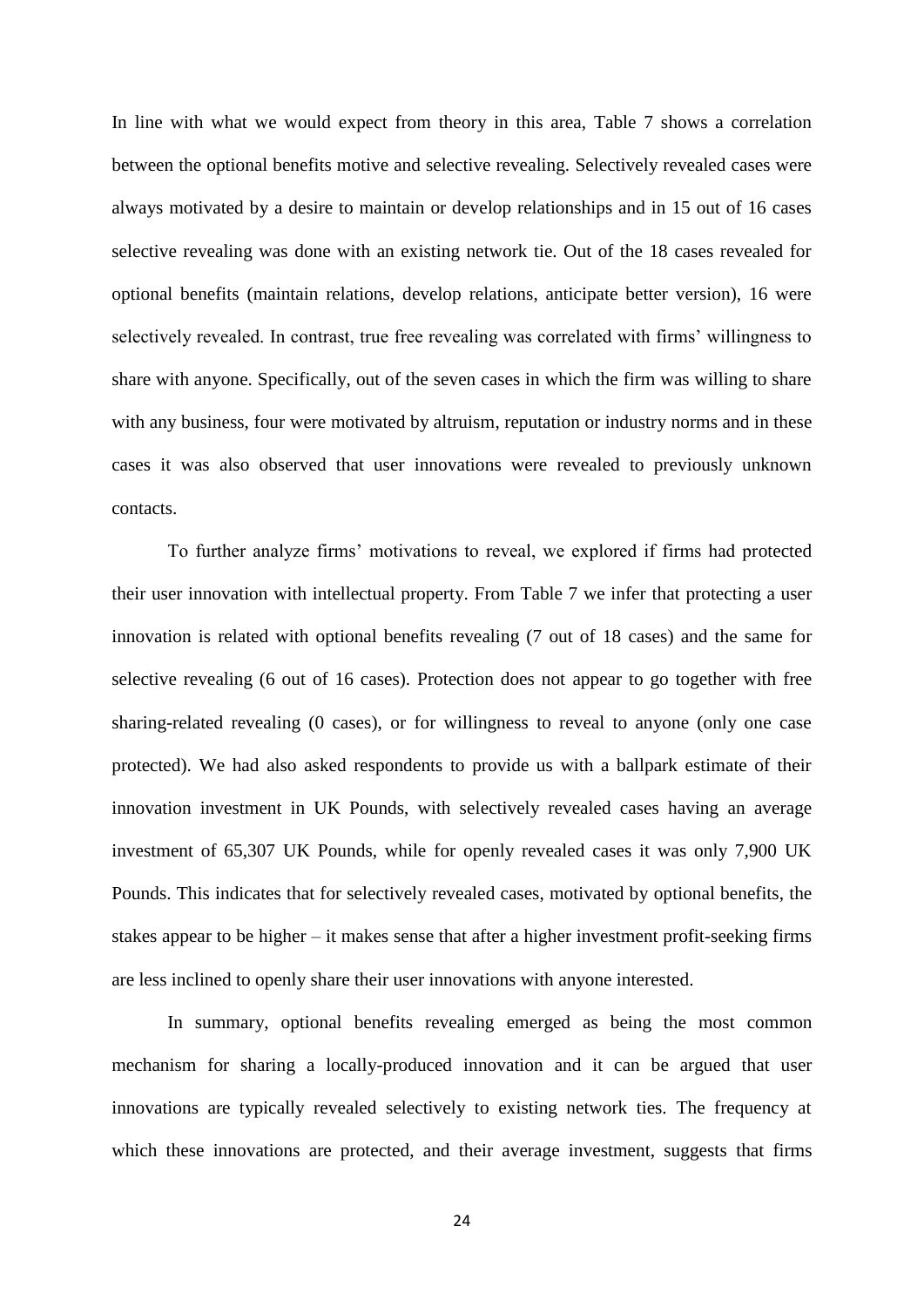prefer to appropriate innovation benefits and true free revealing emerged from this study as being relatively rare. These findings are explored further in the discussion section below.

#### **5. Discussion**

This paper has investigated which firms are more likely to be user innovators, how they may transfer their related knowledge to other organizations, and why they are motivated to reveal their innovations. To industrial suppliers this helps to develop useful guidelines of where and how to find user innovations – an important matter to learn about what customers truly need and how viable new products can be obtained (Wiersema, 2013).

In practice, the emergence of user innovation is hard to predict as the simultaneous presence of both problem and solution knowledge can be idiosyncratic. However, our findings imply that it is possible to find small firms that possess useful innovation knowledge, or prototyped solutions that can be useful to other, similar firms. Our study supports earlier work which found that user innovation is positively related to firm size (number of employees) and general innovative activity (measured with traditional CIS innovation indicators). While these patterns have been demonstrated for high-tech firms and manufacturers, we found that firm size and general innovativeness also correlate with user innovation frequency in a broad representative sample of small firms. User innovation amongst these firms appears to be a widespread industrial phenomenon that is present in a wide range of sectors. The implications of this for industrial suppliers are that the probability of encountering customers with user innovations is likely to vary with their size and innovativeness.

Our research reveals that the outbound transfer of user innovations by small firms varies according to the way in which external inputs were obtained. If small firms employed externally-sourced, free inputs to develop the user innovation, they were more likely to reveal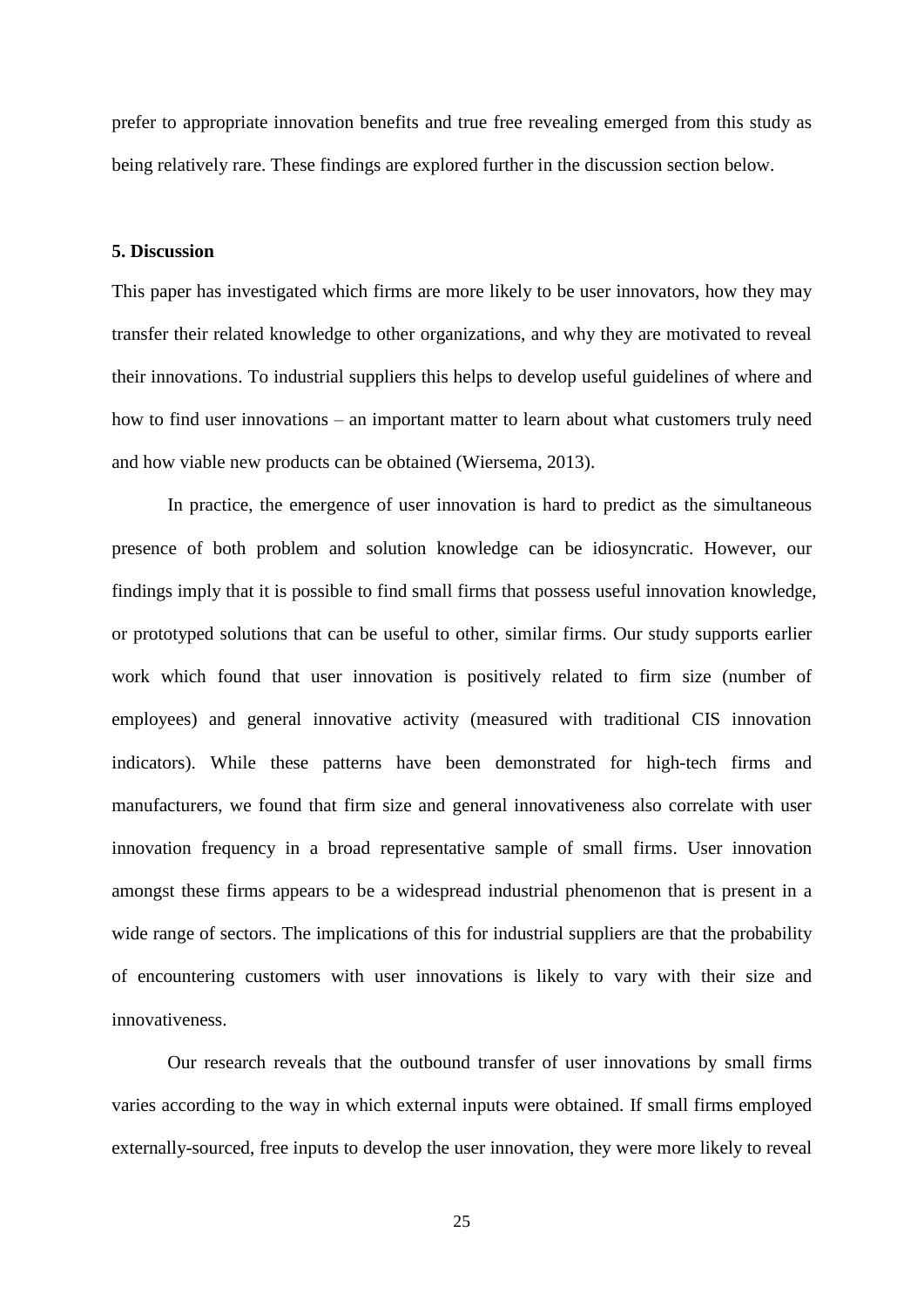to other economic actors. In Dahlander and Gann's (2010) terms, firms that employed an inbound-sourcing strategy were more likely to also adopt an outbound-revealing approach. At the same time, the outbound-selling approach towards user innovation was barely observed if free inputs had been obtained. These empirical findings are in line with the observations outlined in review studies of firms' open innovation practices (e.g., West et al., 2014). With respect to Dahlander and Gann's (2010) call to study how various forms of knowledge transfer are related, non-pecuniary inbound and outbound innovation behaviours emerge from the study as being clearly connected in the case of user innovation. It seems that small firms can be inclined to be more or less 'open' (defined as sourcing and revealing knowledge without compensation) translating into knowledge transfer behaviours to both develop and diffuse innovations.

For pecuniary inbound and outbound behaviours, no empirical relationship was found (acquiring and selling knowledge was unrelated). We suspect that a firm's opportunities to sell user innovations can be restricted by their general use value – after having paid for knowledge inputs they may well prefer to sell rather than reveal, but limited general value may discourage them from doing this. Our dataset did not include any measures that enabled us to control for the extent to which innovations were potentially valuable to other organizations. We noted that only 6.5% of the innovations in our sample were sold (while 12.8% was revealed) so truly broad use value may be limited, an issue that deserves to be further investigated in future research (see below).

Concerning motives to reveal, we found that small firms seem calculative, mainly reporting motivations in line with the 'optional benefits' reasoning that was identified from the literature. This finding helps us to better interpret earlier observations that firms reveal user innovations to existing network ties (de Jong & von Hippel, 2009; Kuusisto & Kuusisto, 2013). In our sample 'optional benefits' motives are evidenced by selective revealing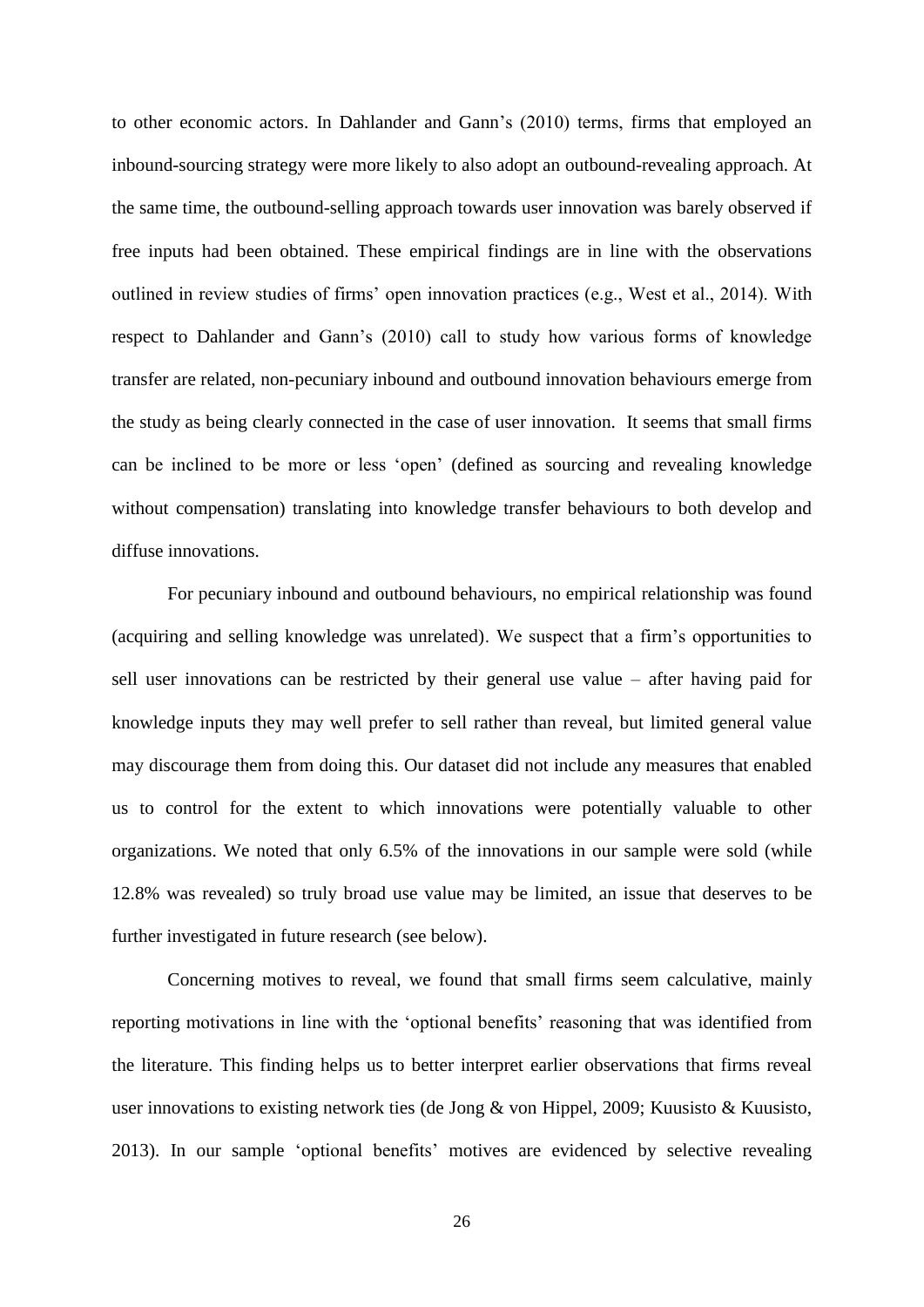practices with existing network contacts, in order to maintain or develop relationships, or for anticipated better versions of the user innovation provided by an industrial supplier. Optional benefits revealing suggests that small firms seek longer-term advantages that are impossible to demand in advance.

In contrast, very few cases in our sample of user innovations were revealed freely and open to all. User and open-source innovation studies have observed specific instances in which firms reveal for altruism, reputation or industry norms, but such motivations do not appear to generalize to small firms. The majority of evidence concerning free revealing has been reported in samples of end consumers and contributors to open-source projects, and it has also been documented at the level of individual employees (e.g., von Hippel, 1987; Henkel, 2009). However, the study reveals that for decision-making business owners with a personal commercial interest, free revealing motives are very nearly absent. This finding is in line with the classical innovation appropriation literature which counsels that firms should avoid free-riding by other organizations, unless some benefit can be anticipated (Teece, 1986). This finding suggests that future studies of firms' outbound-revealing behaviour would benefit from focusing on the optional benefits that can be obtained, rather than altruism.

#### 5.1 Implications

Drawing on our findings we suggest an alternative pathway to identify and/or co-create innovations with customers. Recognizing the idiosyncratic presence of need and solution information, studies concerned with finding users' solution prototypes have offered various elaborative tools. Examples include the lead user method which actively involves users and related experts in an industrial firm's design efforts (e.g., Mahr & Lievens, 2012), crowdsourcing projects in which users submit solution prototypes to address a predefined need (e.g. Djelassi & Decoopman, 2013), and innovation toolkits in which users apply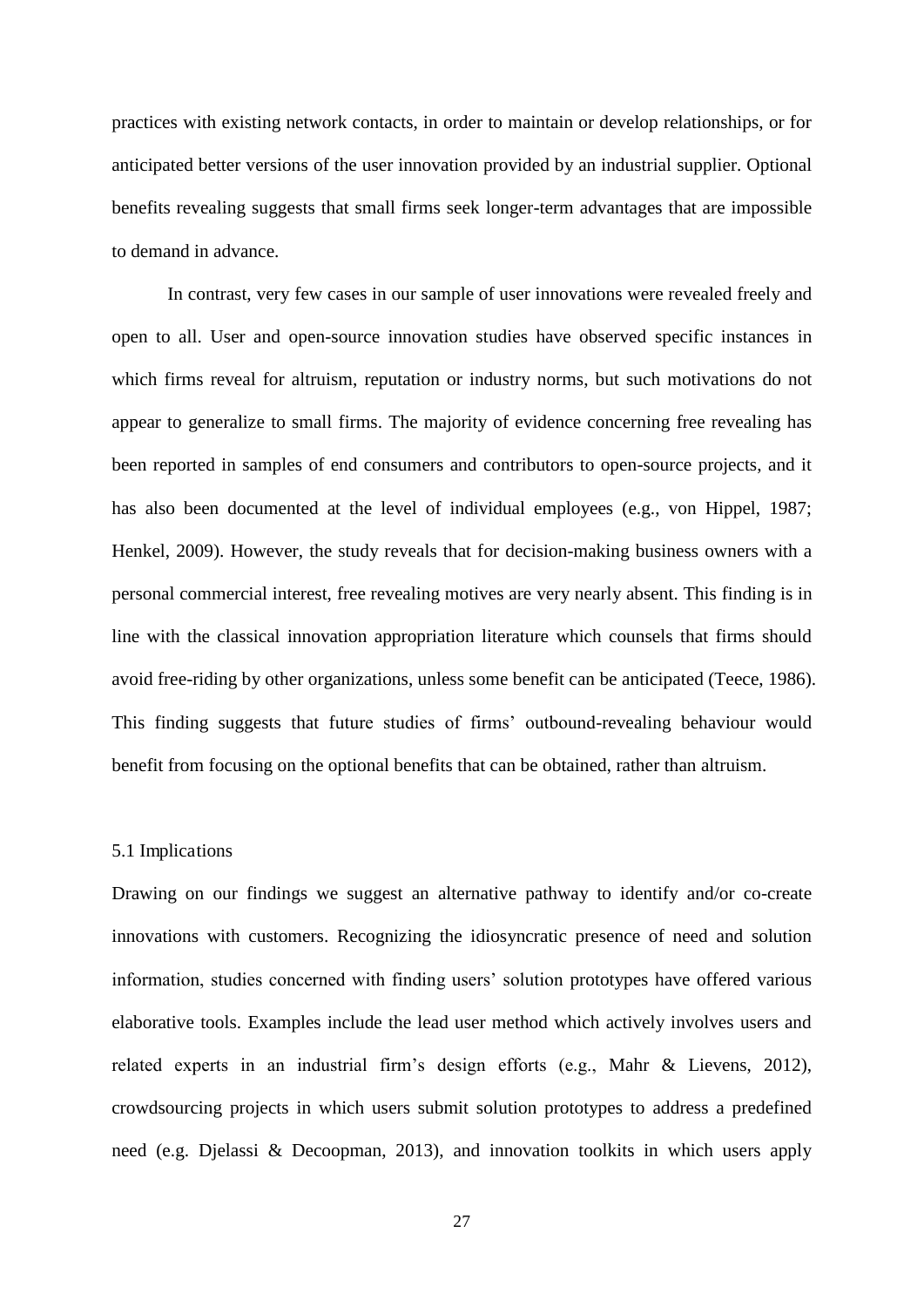solution-related tools to address their personal needs (e.g. Franke & Piller, 2004). Our findings suggest an alternative strategy: deliberate search for solutions that customers initially developed for themselves is likely to be viable for many industrial suppliers serving small firms. This is likely to be of particular relevance for firms operating in a market characterised by large-scale or highly innovative customers, and especially in contexts in which innovating customers are likely to benefit from non-pecuniary external knowledge sources. In such circumstances it would be expected that developers of innovative solutions on the customer side would be willing to share their innovation knowledge and, in some cases, it could be anticipated that solution prototypes may have been created. Our research indicates that such innovative behaviours are not concentrated in one or two areas of the economy and are to be found in user firms across all sectors. Specially, in some industrial environments user innovations are likely to be self-revealing: they become visible when being used in everyday life (e.g., agricultural irrigation methods, modifications to transport equipment). If not, the deliberate search process is probably more demanding and it may be more efficient to simply focus on larger and/or highly innovative firms.

A more difficult challenge is to find those businesses that have sourced free external inputs (i.e. firms that have adopted an inbound-sourcing strategy) in order to prototype a user innovation. We suggest as starting points to identify firms that are using expired patents, or firms that are participating in open-source projects – the latter type of businesses can often be detected online. Rather than traditional marketing research, industrial suppliers might join in open-source and open design projects themselves to discover what kinds of innovations their target firms are concerned with.

Opportunities to easily benefit from the user innovations of small firms seem limited, especially when those are sought outside the existing customer base. Only a very few cases in our sample were revealed openly to all for reasons of altruism, reputation or industry norms.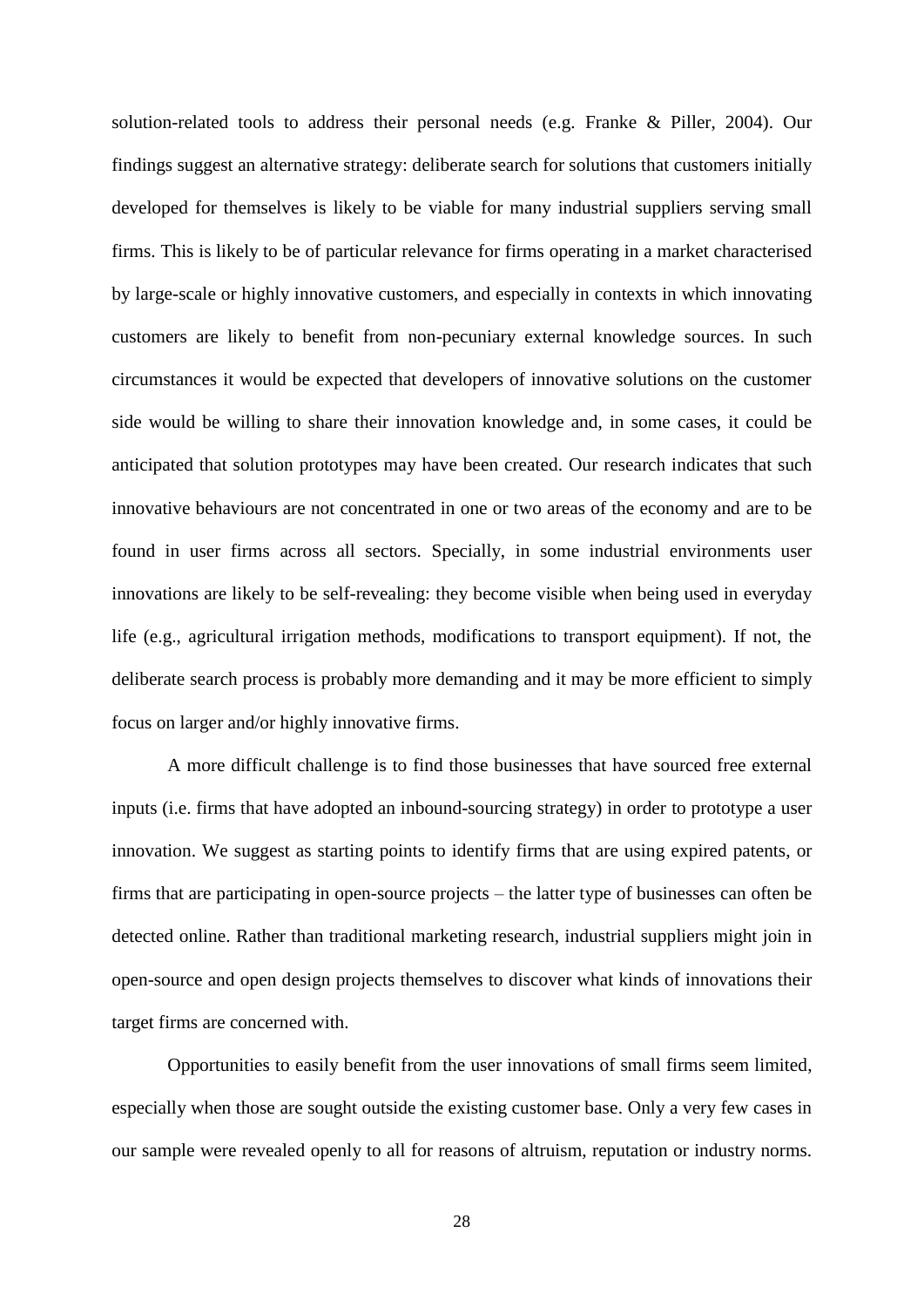When searching for user innovations beyond existing network ties, industrial suppliers should ask themselves why small firms would reveal selectively to them. To previously unknown firms this would be a challenge, especially if a better version of the user innovation (embodying the supplier's superior solution knowledge) cannot be promised and or is deemed unnecessary by the user firm. Calculative small firms with selective revealing practices suggest that a truly free ride is hard to find.

#### 5.2 Limitations and suggestions for research

Our study had various limitations, and some of them inform our recommendations for future research and our findings may well not generalize. Our sample included only firms with 10- 250 employees in the UK. It would be interesting to replicate our findings in other countries, including micro-firms (< 10 employees) and non-profit organizations. Micro-firms, for example, have fewer opportunities to appropriate their knowledge (Cohen et al., 2000) and need to rely more on outside contributions, and this may affect observed relationships between inbound and outbound practices. Non-profit firms may be more inclined to reveal their innovations, even if pecuniary inputs ('acquiring') were obtained.

Another limitation to our analysis was that in everyday life only a subset of user innovations will be eligible for adoption by industrial suppliers (de Jong et al., 2015). Some user prototypes will address general problems that other organizations face, but others do not. As we speculated in the discussion, this may be the reason that we did not observe a relationship between inbound-acquisition and outbound-selling and in future studies of outbound transfer the general use value of user innovations should be investigated as a potential moderating variable.

Regarding the outbound-revealing of user innovations, we found that optional future benefits was the prevailing motive – much more than free revealing for altruistic or reputation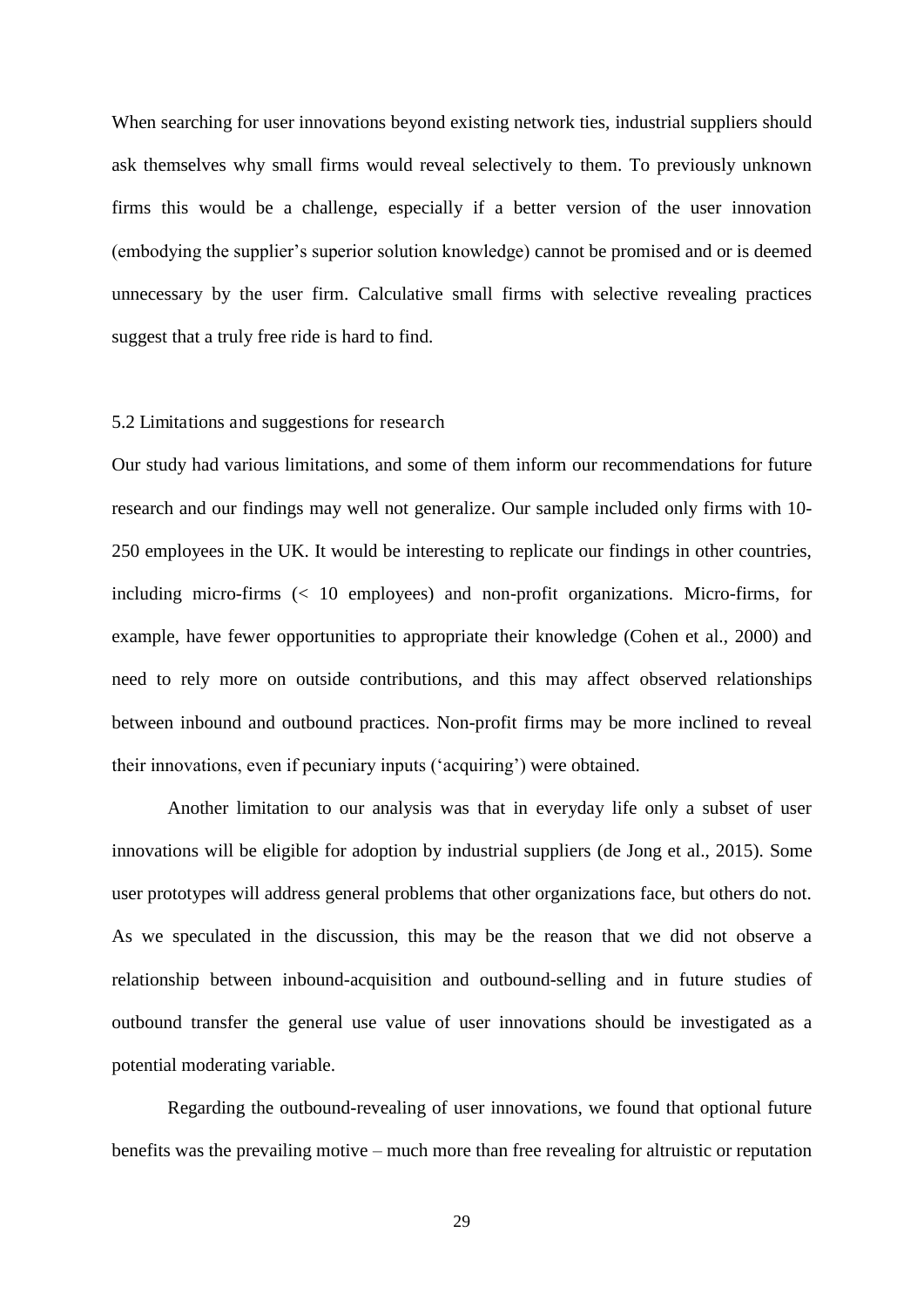motives suggested by the user and open-source innovation literature. Nevertheless, earlier studies found that free revealing is sometimes practiced at the level of individual employees. We suggest it would be interesting to investigate if and how the discrepancy between revealing employees and unwilling-to-reveal business owners can co-exist. To industrial suppliers it may imply that searching at the employee level may be beneficial and, although challenging, it may be a promising pathway for future investigation. Finally, a potential limitation in this study arises from the small number of firms who were prepared to freely reveal their innovations. This issue could be further examined in future studies (possibly exploring different national contexts and territories) although care would need to be taken concerning the influence of context in the interpretation of results.

#### **References**

- Alexy, O., George, G., Salter, A.J. (2013), Cui Bono? The selective revealing of knowledge and its implications for innovative activity, Academy of Management Review, 38(2), 270- 291.
- Allen, R.C. (1983), Collective Invention, Journal of Economic Behavior and Organization, 4(1), 1-24.
- Cialdini, R.B. (2001), Harnessing the science of persuasion, Harvard Business Review, 79 (October), 72-79.
- Cohen, W.M., Klepper, S. (1996), Firm size and the nature of innovation within industries: The case of process and product R&D, The Review of Economics and Statistics, 78(2), 232-243.
- Cohen, W.M., Nelson, R.R., Walsh, J.P. (2000), Protecting their intellectual assets: Appropriability conditions and why US manufacturing firms patent (or not), National Bureau of Economic Research, working paper 7552, www.nber.org/papers/w7552.
- Dahlander, L., Gann, D.M. (2010), How open is innovation? Research Policy, 39, 699-709.
- de Jong, J.P.J. (2016), The empirical scope of user innovation, in: Harhoff, D. & K. Lakhani (2016), Revolutionizing Innovation: Users, communities and open innovation, MIT Press, Cambridge, MA, USA, pp. 67-87.
- de Jong, J.P.J., von Hippel, E. (2009), Transfers of user process innovations to process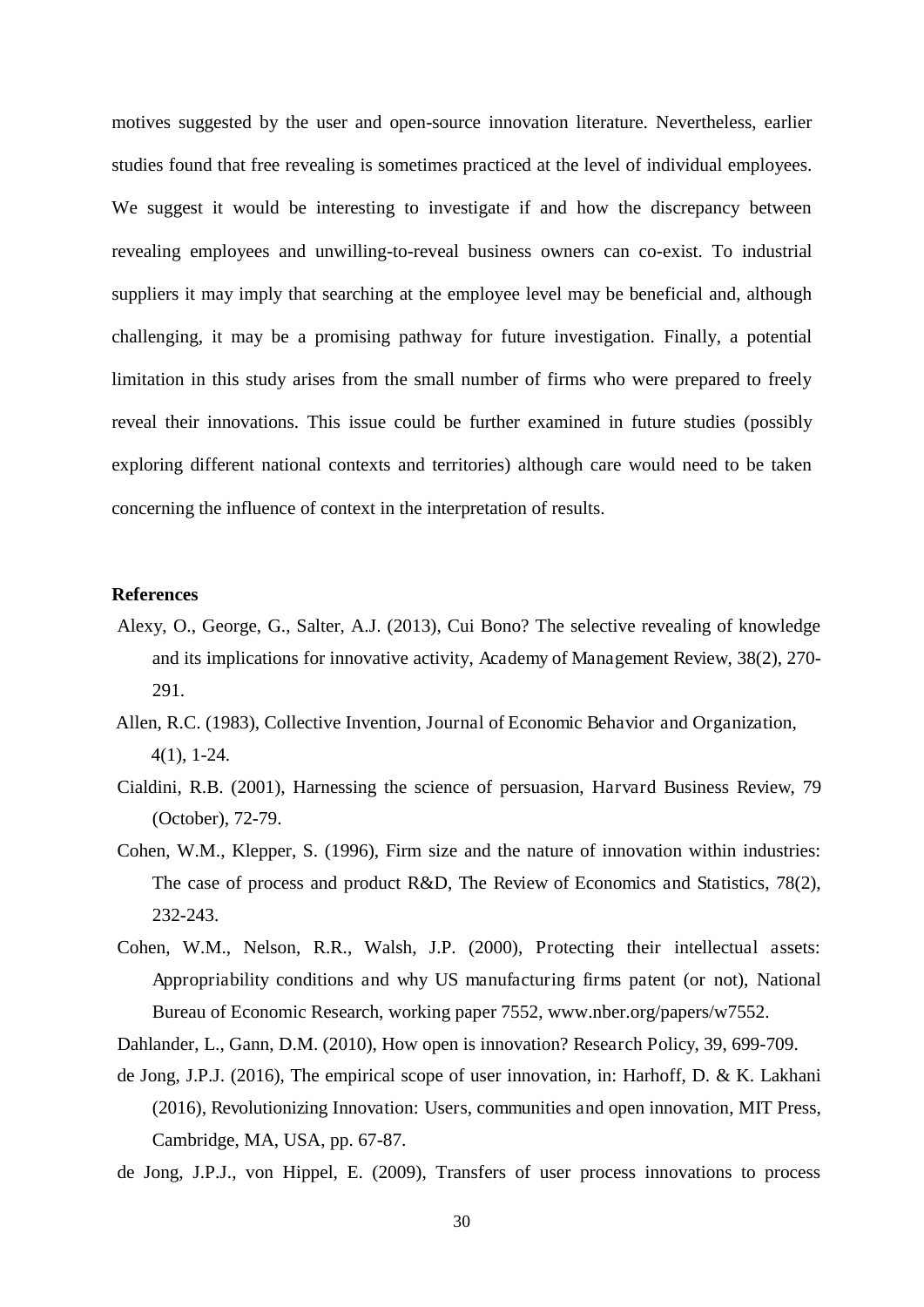equipment producers: A study of Dutch high-tech firms, Research Policy, 38(7), 1181- 1191.

- de Jong, J.P.J., von Hippel, E., Gault, F., Kuusisto, J., Raasch, R. (2015), Market failure in the diffusion of consumer-developed innovations: Patterns in Finland, Research Policy, 44(10), 1856-1865.
- Djelassi, S., Decoopman, I. (2013), Customers' participation in product development through crowdsourcing: Issues and implications, Industrial Marketing Management, 42, 683-692.
- Flowers, S., von Hippel, E., de Jong, J., Sinozic, T. (2010), Measuring user innovation in the UK: The importance of product creation by users, NESTA: London.
- Foxall, G. (1989), User initiated product innovations, Industrial Marketing Management, 18, 95-104.
- Franke, N., Piller, F. (2004), Value creation by Toolkits for User Innovation and Design: The Case of the Watch Market, Journal of Product Innovation Management, 21(6), 401-415.
- Fuchs, C., Schreier, M. (2011), Customer empowerment in new product development, Journal of Product Innovation Management, 28, 17-32.
- Hall, B.H., Helmers, C., Rogers, M., Sena, V. (2012), The Choice between Formal and Informal Intellectual Property: A Literature Review, NBER Working Paper Series 17983 (National Bureau of Economic Research: Cambridge, MA).
- Harhoff, D., Henkel, J., von Hippel, E. (2003), Profiting from Voluntary Information Spillovers: How Users Benefit by Freely Revealing Their Innovations, Research Policy, 32(10), 1753-1769.
- Hars, A., Ou, S. (2002), Working for free? Motivations for participating in open-source projects, International Journal of Electronic Commerce, 6(3), 25–39.
- Henkel, J. (2009), Champions of revealing: The role of open source developers in commercial firms, Industrial and Corporate Change, 18(3), 435–471.
- Henkel, J., Schöberl, S., Alexy, O. (2014), The emergence of openness: How and why firms adopt selective revealing in open innovation, Research Policy, 43, 879-890.
- Herstatt, C., von Hippel, E. (1992), From Experience: Developing New Product Concepts via the Lead User Method, Journal of Product Innovation Management, 9(3), 213-222.
- Hoyer, W.D., Chandy, R., Dorotic, M., Krafft, M., Singh, S.S. (2010), Consumer co-creation in New Product Development, Journal of Service Research, 13(3), 283-296.
- Kim, J.B., Kim, H.H. (2011), User innovation in Korean Manufacturing Industries: Incidence and Protection, KAIST working paper series.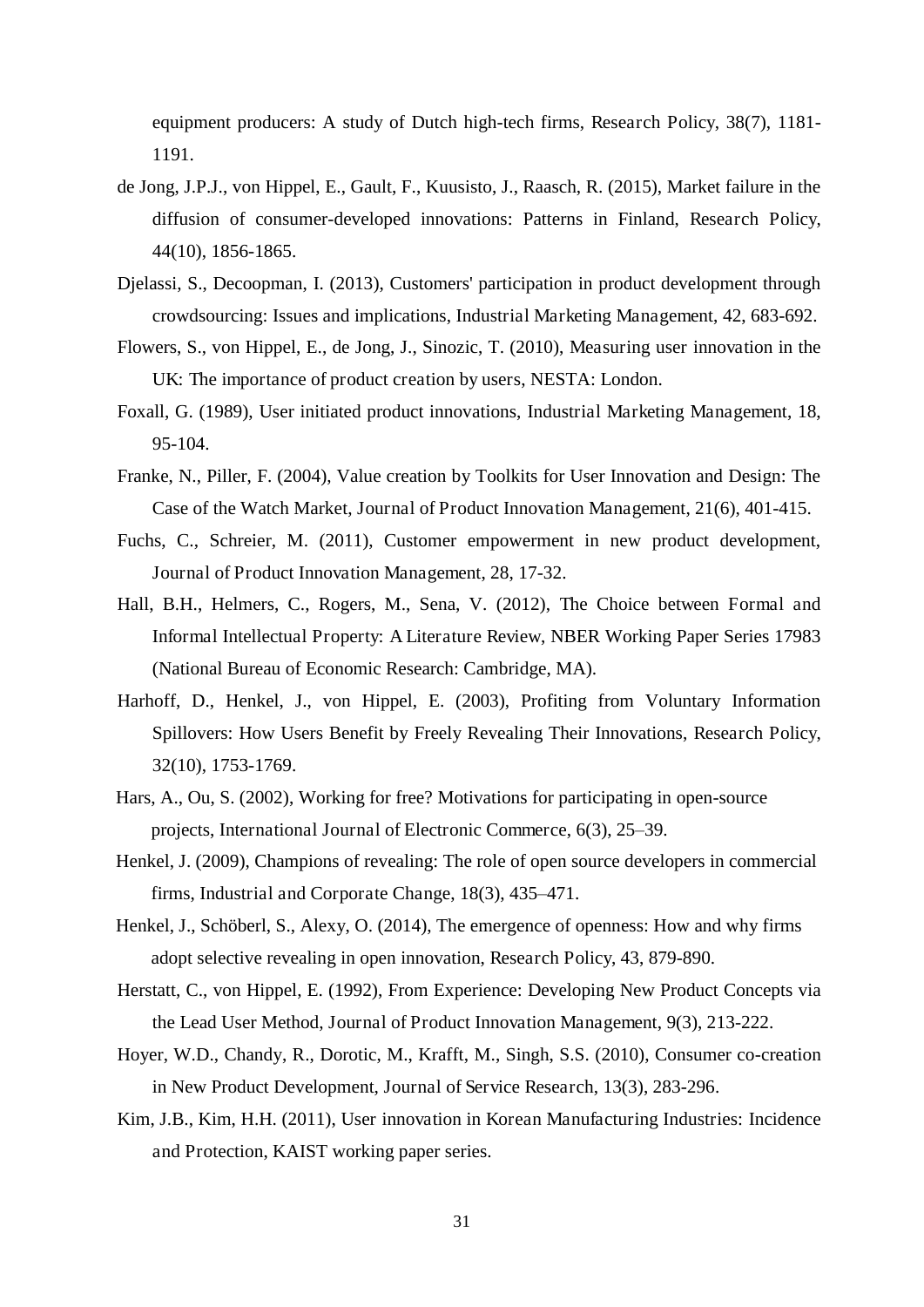- Kim, P.H., Aldrich, H.E. (2005), Social capital and entrepreneurship, Now Publishers: Hanover, MA.
- Kuusisto, A., Kuusisto, J. (2013), Diffusion of user innovations: A firm-level survey, International Journal of Technology Marketing, 8(2), 127–141.
- La Rocca, A., Moscatelli, P., Perna, A., Snehota, I. (2016), Customer involvement in new product development in B2B: The role of sales, Industrial Marketing Management, 58, 45-57.
- Lakhani, K.R., Wolf, B. (2005), Why Hackers Do What They Do: Understanding Motivation and Effort in Free/Open Source Software Projects, In: Feller, J., Fitzgerald, B., Hissam, S., Lakhani, K.R. (eds.), Perspectives on Free and Open Source Software, MIT Press: Cambridge, MA, pp. 3-21.
- Mahr, D., Lievens, A. (2012), Virtual lead user communities: Drivers of knowledge creation for innovation, Research Policy, 41, 167-177.
- Murray F, O'Mahony, S. (2007), Exploring the Foundations of Cumulative Innovation: Implications for Organization Science, Organization Science, 18, 1006-1021.
- Nuvolari, A. (2004), Collective Invention during the British Industrial Revolution: The Case of the Cornish Pumping Engine, Cambridge Journal of Economics, 28(3), 347-363.
- OECD/Eurostat (2005), Oslo Manual: Guidelines for Collecting and Interpreting Innovation Data, 3rd Edition, OECD: Paris.
- Prahalad, C.K., Ramaswamy, V. (2004), Co-creation experiences: The next practice in value creation, Journal of Interactive Marketing, 18(3), 5-14.
- Robson, S., Achur, J. (2013), First findings from the UK Innovation Survey 2011, Department for Business, Innovation and Skills: London, UK.
- Rogers, E.M. (2003), Diffusion of Innovations, Free Press: New York.
- Teece, D.J. (1986), Profiting from Technological Innovation Implications for Integration, Collaboration, Licensing and Public-Policy, Research Policy, 15(6), 285-305.
- Urban, G.L., von Hippel, E. (1988), Lead User Analyses for the Development of New Industrial Products, Management Science, 34(5), 569-582.
- von Hippel, E. (1987), Cooperation between rivals: Informal know-how trading, Research Policy, 16, 291-302.
- von Hippel, E. (2005), Democratizing Innovation, MIT Press: Cambridge, MA.
- von Hippel, E. (2017), Free Innovation, MIT Press: Cambridge, MA.
- von Hippel, E., de Jong, J.P.J., Flowers, S. (2012), Comparing Business and Household